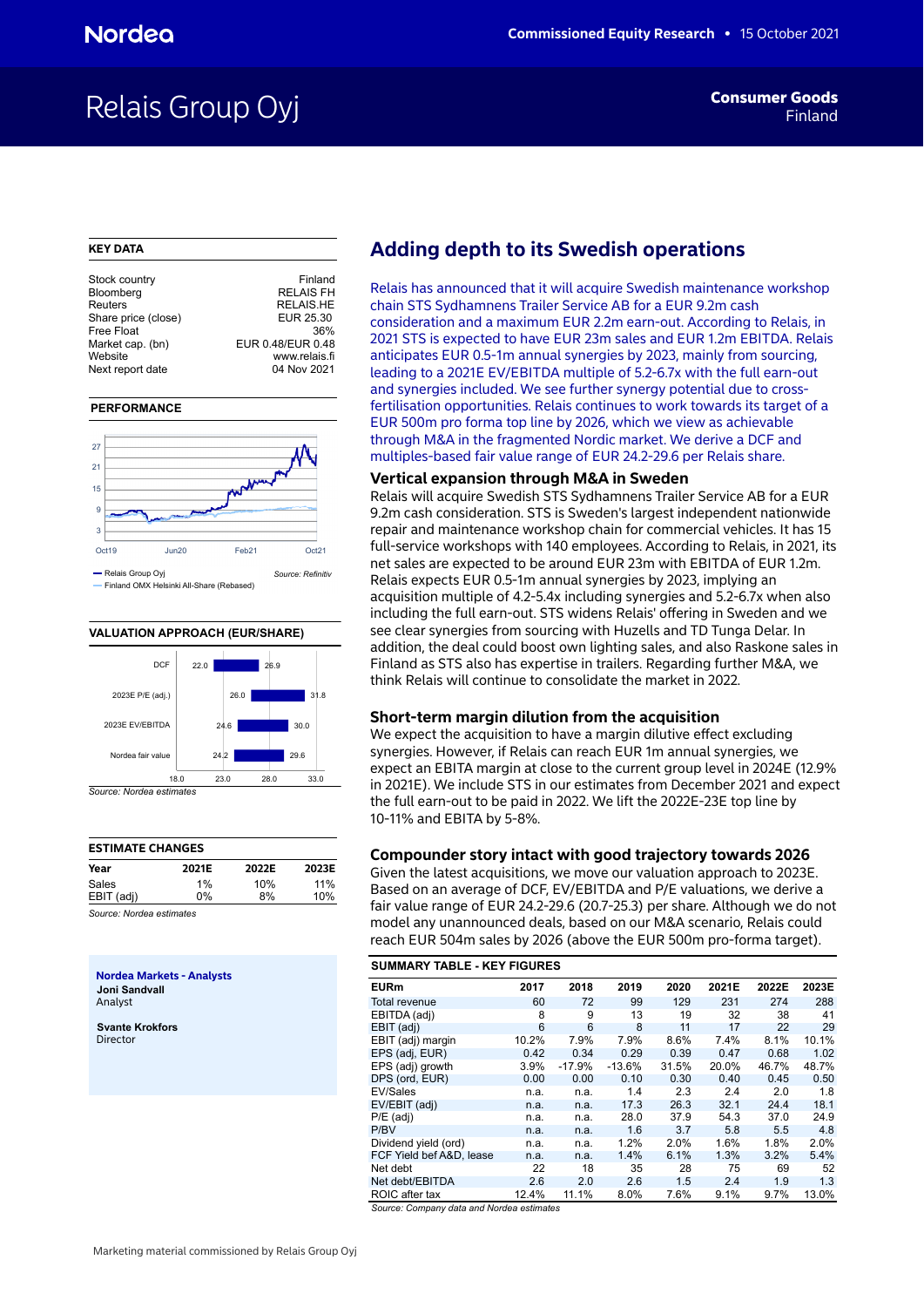## **M&A scenario**

Relais' strategy focuses on high growth via M&A. Due to uncertainty regarding timing, deal size and deal valuation, we do not include M&A in our estimates. We have, however, compiled an M&A scenario in which we simulate how much Relais could potentially grow sales and EBITA via M&A without raising additional equity capital or exceeding its current covenants. The company has indicated that it has a good pipeline of potential bolt-on acquisitions, in addition to the acquisitions during 2020-21. With successful M&A execution, we believe Relais could reach net sales of EUR 504m by 2026 while keeping its net gearing below 100%. We believe the company could add shareholder value through acquisitions with compelling multiples going forward.

Recent acquisitions increase net debt/EBITDA to ~2.4x in 2021E

### **First full cash acquisition**

After a substantial part of the Raskone and Lumise acquisitions was financed with a directed share issue, the STS Sydhamnens Trailer Service acquisition will be cash only. We believe the company will continue acquisitions in 2022 and could see at least EUR 15m of firepower in 2022 despite the acquisition spree in 2020-21. Without new debt or acquisitions, we think Relais could deleverage its balance sheet to a net gearing of around 50% by 2023 (from ~90% in 2021E).



With fully cash flow and debtfinanced M&A, Relais would raise its net gearing to around 90% in 2021E-26E

*Source: Company data and Nordea estimates*

### **With successful M&A, net sales could reach EUR 504m by 2026**

Assuming deal EV/EBITA multiples of 8x, further M&A could increase the company's EBITA by EUR ~4m in 2023E and by EUR ~23m in 2026E. We assume the acquired companies have an EBITA margin of 12.5%, implying that Relais could gain additional sales of EUR ~185m by 2026 based on our M&A assumptions. We model 5% organic growth for acquired businesses after acquisitions while maintaining an estimated EBITA margin of 12.5%. Our estimate does not include any costs related to the acquisitions, such as advisory fees or restructuring costs. We assume that M&A actions would be equally divided over the year, i.e. we model the acquisition happening in the middle of the year.

We note that our assumptions are on the conservative side when considering the latest acquisitions, and think larger targets would command slightly higher multiples. Relais has made multiple acquisitions in 2020-21, of which SEC Scandinavia was acquired at ~5.5x EV/EBITDA and TD Tunga Delar at around 7x, while the EV/EBITDA multiple for Strands Group is 7.3x when using 2020 EBITDA of SEK 25m. The Raskone acquisition was made at a 6.5x 2020 EV/EBITDA multiple, excluding potential synergies, which Relais expects to be significant. The Lumise acquisition was made at a 9.4x LTM EV/ EBITDA, while we note that the high online share of sales commands higher multiples. The latest STS acquisition was made with 7.7-9.5x EV/EBITDA multiples, excluding synergies but including full earn-out. However, if we assume full earn-out and EUR

Relais could increase net sales by around EUR 185m by 2026 with acquisitions and without stretching its balance sheet too much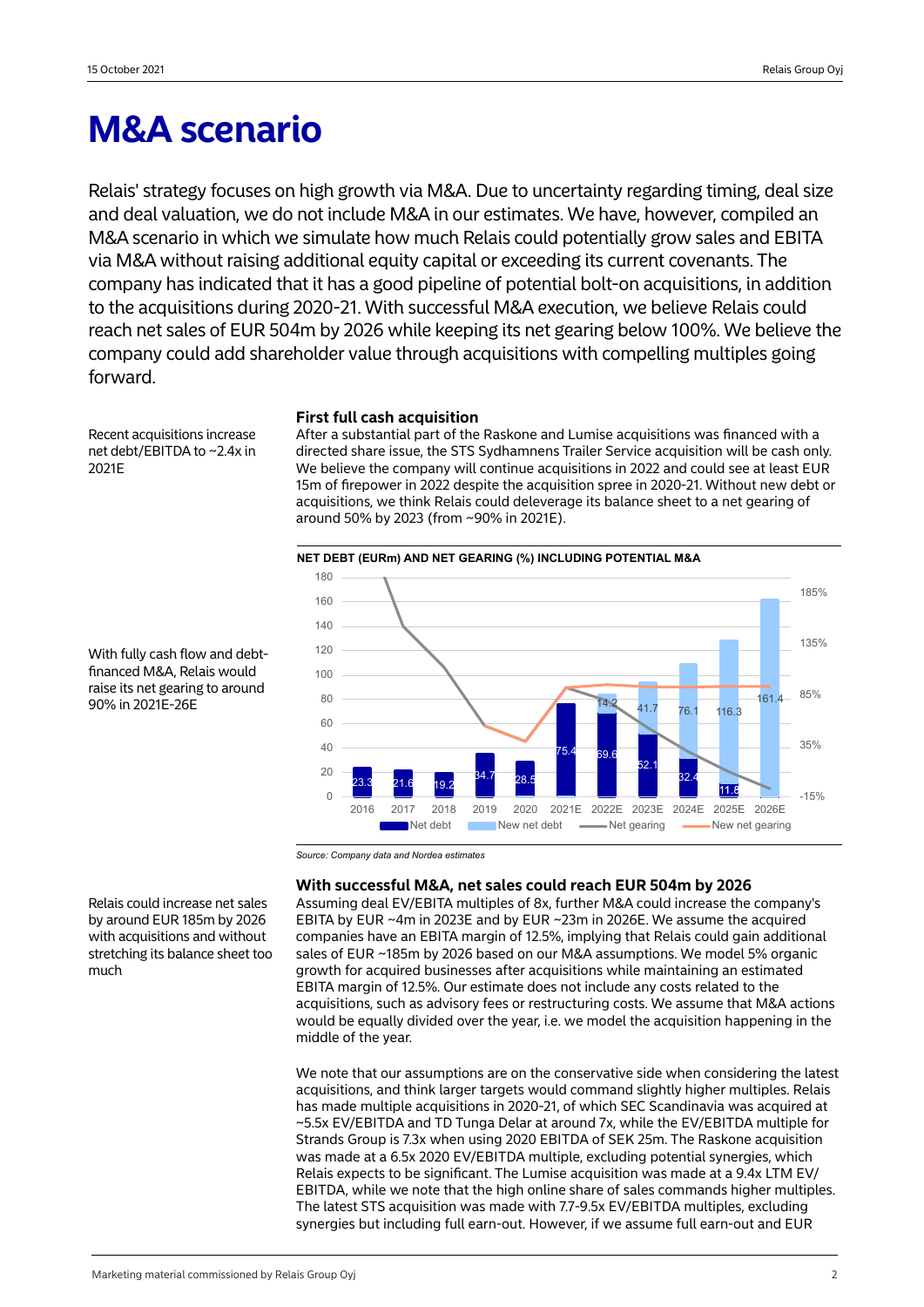

0.5-1m anticipated synergies, the acquisition will be carried out with 5.2-6.7x EV/ EBITDA multiples.



*Source: Company data and Nordea estimates*

In our illustrative assumptions, acquisitions are financed with debt. We assume 50% of the deal value to be goodwill, which is amortised over ten years. The depreciation level is set to 0.5% of net sales and we use a 2% interest rate and 21% tax rate assumption.

| <b>ILLUSTRATIVE M&amp;A SCENARIO</b>     |       |       |       |       |       |              |       |       |       |       |         |
|------------------------------------------|-------|-------|-------|-------|-------|--------------|-------|-------|-------|-------|---------|
| <b>Current estimates, EURm</b>           | 2016  | 2017  | 2018  | 2019  | 2020  | 2021E        | 2022E | 2023E | 2024E | 2025E | 2026E   |
| <b>Sales</b>                             | 59    | 60    | 72    | 99    | 129   | 231          | 274   | 288   | 298   | 309   | 319     |
| EBITA adj.                               | 10.2  | 8.1   | 8.4   | 13.0  | 18.7  | 29.8         | 35.7  | 39.3  | 42.1  | 44.7  | 47.3    |
| -margin %                                | 17.3% | 13.4% | 11.6% | 13.1% | 14.5% | 12.9%        | 13.0% | 13.6% | 14.1% | 14.5% | 14.8%   |
| Cash                                     | 0.8   | 1.5   | 2.3   | 29.6  | 34.7  | 7.7          | 3.5   | 6.0   | 10.7  | 16.4  | 23.1    |
| Equity                                   | 9.0   | 14.2  | 17.2  | 63.7  | 72.4  | 81.9         | 87.9  | 99.0  | 111.4 | 125.0 | 139.9   |
| Net debt                                 | 23.3  | 21.6  | 19.2  | 34.7  | 28.5  | 75.4         | 69.6  | 52.1  | 32.4  | 11.8  | $-10.0$ |
| Net gearing                              | 257%  | 152%  | 112%  | 54%   | 39%   | 92%          | 79%   | 53%   | 29%   | 9%    | $-7%$   |
| Net debt/EBITDA                          | 2.2x  | 2.6x  | 2.2x  | 2.6x  | 1.5x  | 2.4x         | 1.9x  | 1.3x  | 0.7x  | 0.3x  | $-0.2x$ |
| Deal(s) size                             |       |       |       |       |       | $\mathbf{0}$ | 15    | 30    | 40    | 50    | 60      |
| EV/EBITA assumption, x                   |       |       |       |       |       | 8x           | 8x    | 8x    | 8x    | 8x    | 8x      |
| EV/Sales assumption, x                   |       |       |       |       |       | 1.0x         | 1.0x  | 1.0x  | 1.0x  | 1.0x  | 1.0x    |
|                                          |       |       |       |       |       | 2021E        | 2022E | 2023E | 2024E | 2025E | 2026E   |
| Cumulative sales increase from M&A       |       |       |       |       |       | $\mathbf{0}$ | 8     | 32    | 70    | 121   | 185     |
| Cumulative EBITA increase from M&A       |       |       |       |       |       | 0.0          | 1.0   | 4.0   | 8.8   | 15.1  | 23.1    |
| - margin %                               |       |       |       |       |       | 12.5%        | 12.5% | 12.5% | 12.5% | 12.5% | 12.5%   |
|                                          |       |       |       |       |       |              |       |       |       |       |         |
| New estimates after additional M&A, EURm |       |       | 2018  | 2019  | 2020  | 2021E        | 2022E | 2023E | 2024E | 2025E | 2026E   |
| Sales, EURm                              |       |       | 72    | 99    | 129   | 231          | 282   | 320   | 368   | 430   | 504     |
| EBITA, EURm                              |       |       | 8.4   | 13.0  | 18.7  | 29.8         | 36.6  | 43.3  | 50.8  | 59.8  | 70.4    |
| -margin %                                |       |       | 11.6% | 13.1% | 14.5% | 12.9%        | 13.0% | 13.5% | 13.8% | 13.9% | 14.0%   |
| Cash                                     | 0.8   | 1.5   | 2.3   | 29.6  | 34.7  | 7.7          | 4.2   | 9.2   | 19.5  | 34.9  | 56.6    |
| Equity                                   | 9.0   | 14.2  | 17.2  | 63.7  | 72.4  | 81.9         | 88.3  | 101.1 | 117.3 | 137.6 | 162.8   |
| Net debt                                 | 23.3  | 21.6  | 19.2  | 34.7  | 28.3  | 75.3         | 83.9  | 93.8  | 108.5 | 128.1 | 151.4   |
| Net gearing                              | 257%  | 152%  | 112%  | 54%   | 39%   | 92%          | 95%   | 93%   | 93%   | 93%   | 93%     |
| EBITDA adj.                              | 10.6  | 8.3   | 8.7   | 13.3  | 19.1  | 31.5         | 38.6  | 45.4  | 53.3  | 62.8  | 74.1    |
| ND/EBITDA                                | 2.2x  | 2.6x  | 2.2x  | 2.6x  | 1.5x  | 2.4x         | 2.2x  | 2.1x  | 2.0x  | 2.0x  | 2.0x    |

*Source: Company data and Nordea estimates*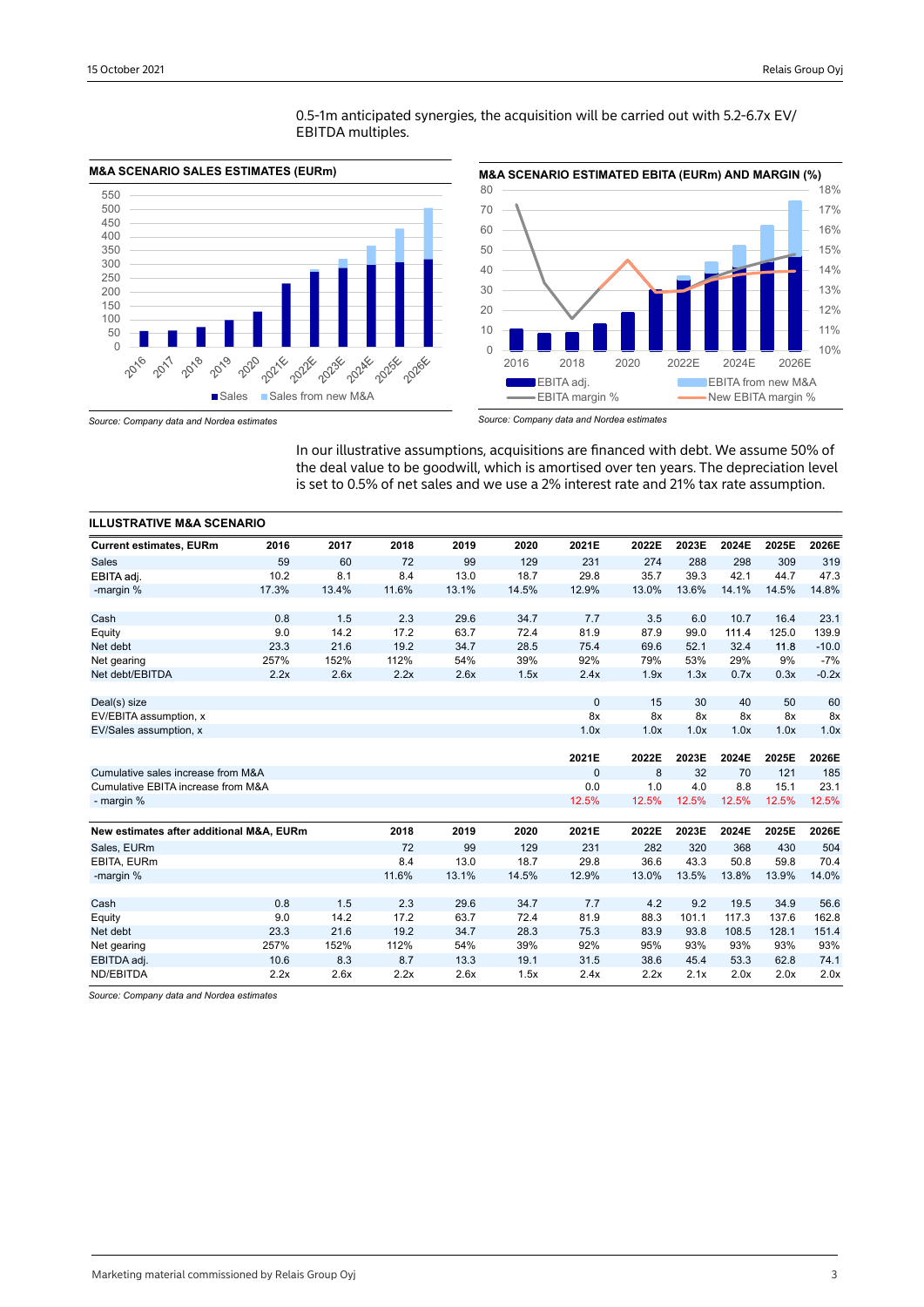## **Compounder effect could be substantial**

In the table below, we illustrate the potential 'compounder effect' for Relais as the company targets growth through acquisitions going forward. The table presents the impact on Relais' 'multiple arbitrage' opportunity assuming different annual acquisition volumes (x-axis) and the EV/EBITA multiple paid in the potential acquisitions (y-axis). We make the following notes to clarify the table:

- **Acquisition cost on x-axis** Annual acquisition amount in EURm. Based on our calculations, we estimate that Relais could in 2022-26 annually make acquisitions of EUR 15-60m financed through cash flow and debt and still stay below 100% gearing and at around 2x net debt/EBITDA at year-end. We limit the range in this table to EUR 5-75m of annual acquisitions and believe the narrowed range of EUR 20-60m is what could be realistic annually for 2022-25.
- **Acquisition multiple on y-axis** Historically, Relais has made acquisitions at an EV/ EBIT(D)A of  $\sim$  6.5x. In the table below, we highlight the value creation based on our M&A scenario, where we use 1x EV/sales and 8x EV/EBITA multiples. We also highlight what we believe could be the likely annual transaction volume range (EUR 20-60m) and likely EV/EBITA acquisition multiples (6-10x), with the midpoint suggesting EUR 40m in annual value creation.
- **EBITA margin** We assume Relais will buy companies with an EBITA margin of 12.5%, derived from EV/sales of 1x and EV/EBITA of 8x.
- **Relais valuation multiple** Based on the current valuation of Relais, we use an EV/ EBITA multiple of 16x on average for Relais, i.e. if Relais makes acquisitions at an EV/EBITA multiple of above 16x, our simulation models a negative contribution from M&A. This is highly simplified as there could be good grounds to pay a high multiple, e.g. synergy potential, strategic acquisition, etc.

### **ILLUSTRATIVE VALUE CREATION MATRIX (EURm)**

|                            |    | <b>Acquisition cost, EURm</b> |                |                 |              |                |                |       |       |             |                |                |                         |             |             |       |
|----------------------------|----|-------------------------------|----------------|-----------------|--------------|----------------|----------------|-------|-------|-------------|----------------|----------------|-------------------------|-------------|-------------|-------|
|                            |    | 5                             | 10             | 15              | 20           | 25             | 30             | 35    | 40    | 45          | 50             | 55             | 60                      | 65          | 70          | 75    |
|                            | 3  | 22                            | 43             | 65              | 87           | 108            | 130            | 152   | 173   | 195         | 217            | 238            | 260                     | 282         | 303         | 325   |
|                            | 4  | 15                            | 30             | 45              | 60           | 75             | 90             | 105   | 120   | 135         | 150            | 165            | 180                     | 195         | 210         | 225   |
|                            |    | 11                            | 22             | 33              | 44           | 55             | 66             | 77    | 88    | 99          | 110            | 121            | 132                     | 143         | 154         | 165   |
| $\widehat{\boldsymbol{z}}$ | 6  | 8                             | 17             | 25              | 33           | 42             | 50             | 58    | 67    | 75          | 83             | 92             | 100                     | 108         | 117         | 125   |
|                            |    | 6                             | 13             | 19              | 26           | 32             | 39             | 45    | 51    | 58          | 64             | 71             | 77                      | 84          | 90          | 96    |
|                            | 8  | 5                             | 10             | 15              | 20           | 25             | 30             | 35    | 40    | 45          | 50             | 55             | 60                      | 65          | 70          | 75    |
|                            | 9  | 4                             | 8              | 12 <sub>l</sub> | 16           | 19             | 23             | 27    | 31    | 35          | 39             | 43             | 471                     | 51          | 54          | 58    |
| <b>EV/EBITA</b>            | 10 | 3                             | 6              | 9.              | 12           | 15             | 18             | 21    | 24    | 27          | 30             | 33             | 36 <sub>1</sub><br>- 11 | 39          | 42          | 45    |
|                            | 11 | $\overline{2}$                | 5              |                 | 9            | 11             | 14             | 16    | 18    | 20          | 23             | 25             | 27                      | 30          | 32          | 34    |
| multiple,                  | 12 | 2                             | 3              | 5               | 7            | 8              | 10             | 12    | 13    | 15          | 17             | 18             | 20                      | 22          | 23          | 25    |
|                            | 13 |                               | $\overline{2}$ | 3               | 5            | 6              | $\overline{7}$ | 8     | 9     | 10          | 12             | 13             | 14                      | 15          | 16          | 17    |
|                            | 14 |                               | 1              | $\overline{2}$  | 3            | 4              | 4              | 5     | 6     | 6           | $\overline{7}$ | 8              | 9                       | 9           | 10          | 11    |
|                            | 15 | 0                             | $\blacksquare$ | $\mathbf{1}$    | $\mathbf{1}$ | $\overline{2}$ | $\overline{2}$ | 2     | 3     | 3           | 3              | $\overline{4}$ | 4                       | 4           | 5           | 5     |
| Acquisition                | 16 | 0                             | 0              | 0               | $\mathbf 0$  | $\mathbf 0$    | 0              | 0     | 0     | $\mathbf 0$ | 0              | 0              | 0                       | $\mathbf 0$ | $\mathbf 0$ | 0     |
|                            | 17 | $\mathbf{0}$                  | $-1$           | $-1$            | $-1$         | $-1$           | $-2$           | $-2$  | $-2$  | $-3$        | $-3$           | $-3$           | $-4$                    | $-4$        | $-4$        | $-4$  |
|                            | 18 | $-1$                          | $-1$           | $-2$            | $-2$         | $-3$           | $-3$           | -4    | $-4$  | $-5$        | $-6$           | $-6$           | $-7$                    | $-7$        | $-8$        | $-8$  |
|                            | 19 | $-1$                          | $-2$           | $-2$            | $-3$         | $-4$           | $-5$           | $-6$  | $-6$  | $-7$        | $-8$           | $-9$           | $-9$                    | $-10$       | $-11$       | $-12$ |
|                            | 20 | $-1$                          | $-2$           | $-3$            | $-4$         | $-5$           | $-6$           | $-7$  | $-8$  | $-9$        | $-10$          | $-11$          | $-12$                   | $-13$       | $-14$       | $-15$ |
|                            | 21 | $-1$                          | $-2$           | $-4$            | $-5$         | $-6$           | $-7$           | -8    | $-10$ | $-11$       | $-12$          | $-13$          | $-14$                   | $-15$       | $-17$       | $-18$ |
|                            | 22 | $-1$                          | $-3$           | $-4$            | $-5$         | $-7$           | $-8$           | $-10$ | $-11$ | $-12$       | $-14$          | $-15$          | $-16$                   | $-18$       | $-19$       | $-20$ |
|                            | 23 | $-2$                          | $-3$           | $-5$            | $-6$         | $-8$           | $-9$           | $-11$ | $-12$ | $-14$       | $-15$          | $-17$          | $-18$                   | $-20$       | $-21$       | $-23$ |

*Source: Nordea estimates*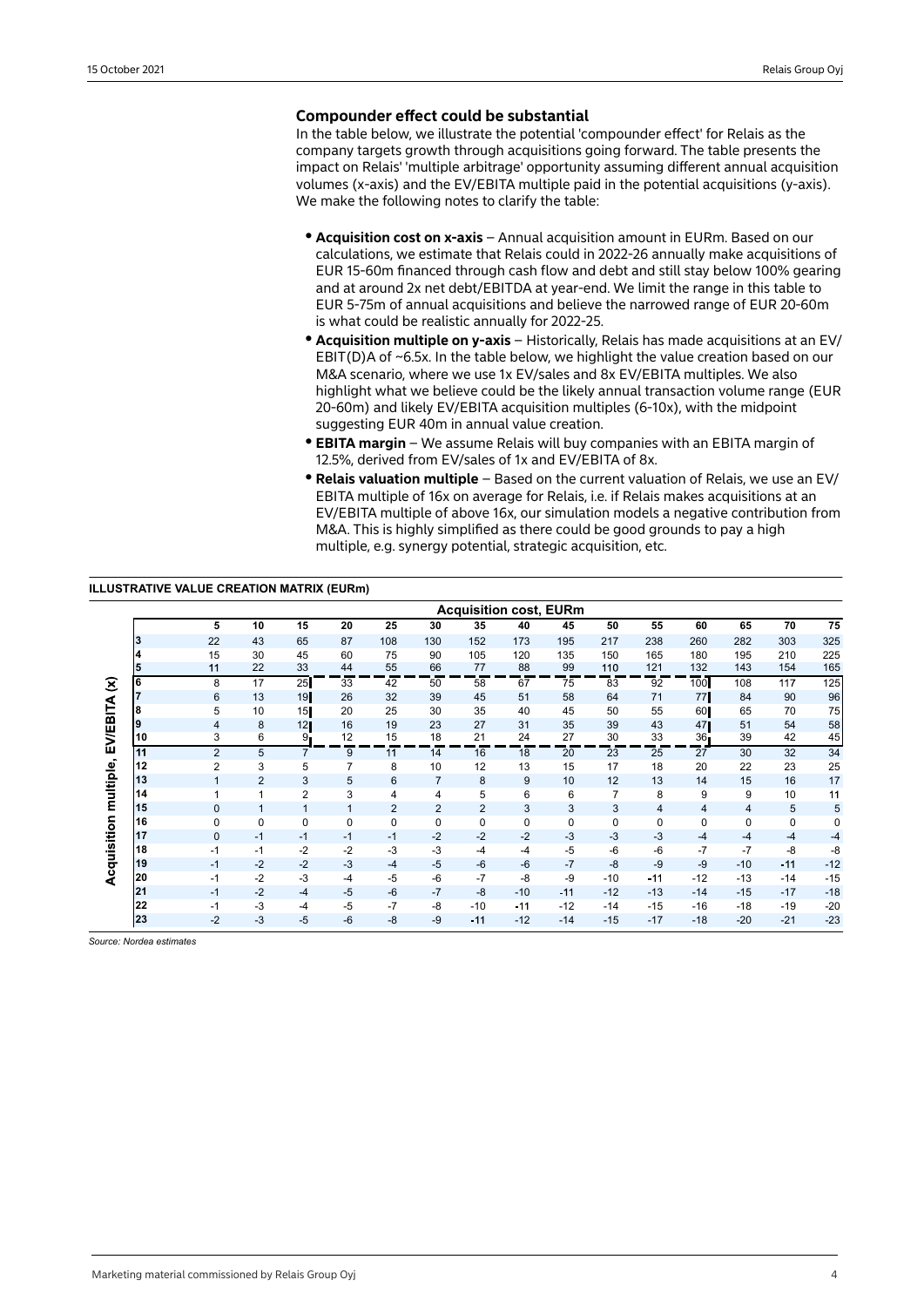## **Estimate revisions**

### **Estimate revisions**

We incorporate the STS acquisition from December 2021 and onwards. Hence, our 2021 estimate revisions are limited. We raise our 2022E-23E top line by 10-11% and EBITA by 5-8% and expect the acquisition to be margin-dilutive until 2024, i.e. until full synergy potential is reached. We note that Relais will change to quarterly reporting from Q3 2021 onwards, but in the absence of comparison figures, we currently stick to semiannual estimates. We expect the company to disclose comparison figures for 2020 ahead of the Q3 report due on 4 November. In addition, the company is assessing the possibility to transfer to the Nasdaq Helsinki main list. In conjunction with this, we think the company is preparing for IFRS accounting, which would raise EBIT estimates significantly, as goodwill amortisation would be excluded. We forecast EUR 13m annual amortisation for 2021-22, of which the majority relates to goodwill amortisation.

#### **ESTIMATE REVISIONS**

|                     |                      | <b>New estimates</b> |       |       |                      | Old estimates |       |       |                      | Difference %      |                   |                   |  |
|---------------------|----------------------|----------------------|-------|-------|----------------------|---------------|-------|-------|----------------------|-------------------|-------------------|-------------------|--|
| <b>EURm</b>         | H <sub>2</sub> 2021E | 2021E                | 2022E | 2023E | H <sub>2</sub> 2021E | 2021E         | 2022E | 2023E | H <sub>2</sub> 2021E | 2021E             | 2022E             | 2023E             |  |
| <b>Sales</b>        | 125.7                | 231                  | 274   | 288   | 123.8                | 229           | 250   | 261   | 2%                   | 1%                | 10%               | 11%               |  |
| Gross profit        | 52.3                 | 95                   | 121   | 128   | 51.5                 | 94            | 104   | 109   | 2%                   | 1%                | 16%               | 17%               |  |
| Gross margin        | 41.6%                | 41.2%                | 44.2% | 44.4% | 41.6%                | 41.2%         | 41.7% | 41.9% | 0.0 <sub>pp</sub>    | 0.0 <sub>pp</sub> | 2.5 <sub>pp</sub> | 2.5 <sub>pp</sub> |  |
| Adj. EBITA          | 17.7                 | 29.8                 | 35.7  | 39.3  | 17.7                 | 29.8          | 33.8  | 36.4  | $0\%$                | 0%                | 5%                | 8%                |  |
| Adj. EBITA margin   | 14.1%                | 12.9%                | 13.0% | 13.6% | 14.3%                | 13.0%         | 13.5% | 14.0% | $-0.2$ pp            | $-0.1$ pp         | $-0.5$ pp         | $-0.3pp$          |  |
| <b>EBITA</b>        | 17.7                 | 29.8                 | 35.7  | 39.3  | 17.7                 | 29.8          | 33.8  | 36.4  | 0%                   | $0\%$             | 5%                | 8%                |  |
| <b>EBITA</b> margin | 14.1%                | 12.9%                | 13.0% | 13.6% | 14.3%                | 13.0%         | 13.5% | 14.0% | $-0.2pp$             | $-0.1$ pp         | $-0.5$ pp         | $-0.3pp$          |  |
| <b>EBIT</b>         | 11.1                 | 17.1                 | 22.3  | 29.1  | 11.1                 | 17.1          | 20.7  | 26.4  | 0%                   | $0\%$             | 8%                | 10%               |  |
| <b>EBIT</b> margin  | 8.8%                 | 7.4%                 | 8.1%  | 10.1% | 8.9%                 | 7.5%          | 8.3%  | 10.1% | $-0.1$ pp            | $-0.1$ pp         | $-0.1$ pp         | 0.0 <sub>pp</sub> |  |
| <b>PTP</b>          | 10.1                 | 14.6                 | 20.0  | 26.8  | 10.1                 | 14.6          | 18.4  | 24.1  | $0\%$                | $0\%$             | 9%                | 11%               |  |
| <b>EPS</b>          | 0.34                 | 0.47                 | 0.68  | 1.02  | 0.35                 | 0.47          | 0.62  | 0.90  | $0\%$                | 0%                | 11%               | 12%               |  |
| <b>DPS</b>          |                      | 0.40                 | 0.45  | 0.50  |                      | 0.40          | 0.45  | 0.50  |                      | $0\%$             | $0\%$             | 0%                |  |

*Source: Nordea estimates*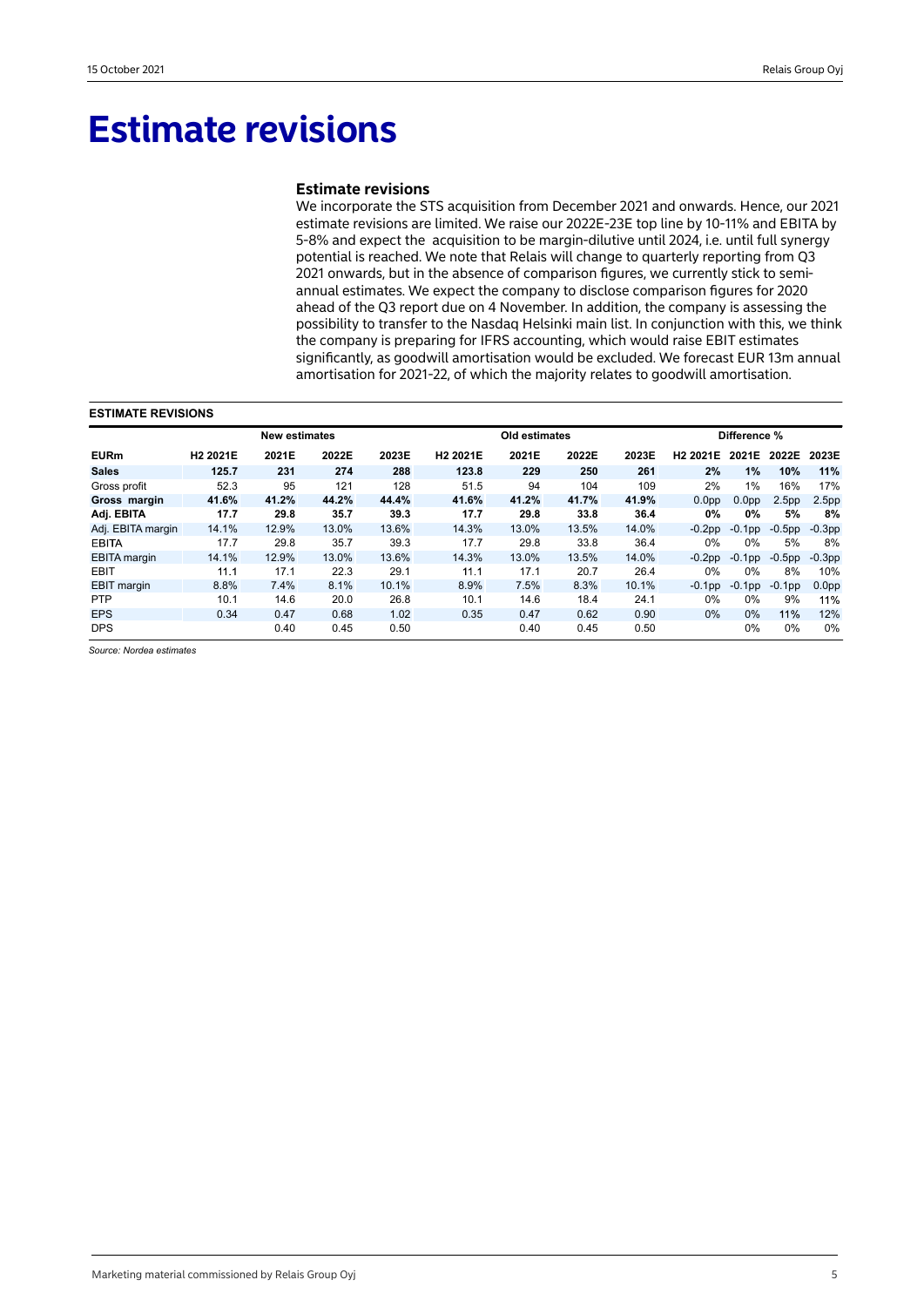## **Valuation**

We value Relais using a variety of methods, including a peer multiples-based valuation and a discounted cash flow (DCF) model. We only include organic growth potential in our valuation approach and exclude any impact of potential future M&A. Using a combination of valuation methods, we derive a valuation range of EUR 24.2-29.6 per share.

Our valuation does not include M&A

### **Background**

We acknowledge the company's ambition to continue growing at an accelerated pace, which includes a significant M&A component. Because the potential targets, their sizes and fundamentals are unknown, however, we refrain from including any speculative M&A in our estimates.

We use a range of valuation methods to derive a fair value for Relais. In our analysis, we compare the company to what we consider its most relevant peers, using valuation multiples such as EV/EBITDA and P/E multiples. We also use a standard DCF model. The table below shows the peer group.

#### **PEER VALUATION TABLE**

|                               |                   | EV / Sales<br>EV / EBITDA |                   |       |       |       | <b>EV/EBIT</b> |       | P/E   |       |             |             |
|-------------------------------|-------------------|---------------------------|-------------------|-------|-------|-------|----------------|-------|-------|-------|-------------|-------------|
|                               | 2021E             | 2022E                     | 2023E             | 2021E | 2022E | 2023E | 2021E          | 2022E | 2023E | 2021  | 2022E 2023E |             |
| Peer group                    |                   |                           |                   |       |       |       |                |       |       |       |             |             |
| <b>Advance Auto Parts Inc</b> | 1.2x              | 1.2x                      | 1.2x              | 10.7x | 9.9x  | 9.1x  | 13.5x          | 12.5x | 11.7x | 18.4  | 16.5        | 15.1        |
| Auto Partner Sa               | 1.0x              | 0.9x                      | 0.8x              | 10.2x | 9.4x  | 8.5x  | 11.2x          | 10.7x | 9.6x  | 14.9  | 14.6        | 13.0        |
| Autozone Inc                  | 2.5x              | 2.4x                      | 2.3x              | 10.8x | 11.0x | 10.4x | 12.2x          | 12.5x | 11.8x | 17.9  | 17.3        | 15.4        |
| Inter Cars Sa                 | 0.7x              | 0.7x                      | 0.6x              | 10.2x | 9.9x  | 9.5x  | 12.4x          | 11.9x | 11.3x | 14.8  | 14.6        | 13.8        |
| Camping World Holdings Inc    | 0.7x              | 0.7x                      |                   | 5.8x  | 5.9x  |       | 6.2x           | 6.5x  |       | 6.4   | 6.8         | 20.7        |
| Dometic Group Ab (Publ)       | 2.3x              | 1.9x                      | 1.7x              | 12.8x | 10.1x | 9.2x  | 15.9x          | 12.8x | 11.6x | 22.0  | 17.3        | 15.3        |
| <b>Halfords Group Plc</b>     | 0.7x              | 0.7x                      | 0.7x              | 6.2x  | 5.1x  | 5.0x  | 7.5x           | 9.9x  | 9.5x  | 7.2   | 9.7         | 9.2         |
| Mekonomen Ab                  | 1.0x              | 1.0x                      | 1.0x              | 7.3x  | 7.0x  | 6.8x  | 12.2x          | 12.0x | 11.3x | 11.5  | 11.1        | 10.4        |
| O'Reilly Automotive Inc       | 3.6x              | 3.5x                      | 3.4x              | 15.4x | 15.2x | 14.8x | 17.0x          | 16.7x | 16.7x | 22.0  | 20.9        | 19.7        |
| Thule Group Ab                | 4.4x              | 4.4x                      | 4.2x              | 18.4x | 18.8x | 17.7x | 19.6x          | 20.1x | 18.8x | 25.8  | 26.4        | 24.8        |
| Peer group average            | 1.8x              | 1.7x                      | 1.8x              | 10.8x | 10.2x | 10.1x | 12.8x          | 12.6x | 12.5x | 16.1  | 15.5        | 15.7        |
| Peer group median             | $\overline{1.1x}$ | $\overline{1.1x}$         | $\overline{1.2x}$ | 10.4x | 9.9x  | 9.2x  | 12.3x          | 12.2x | 11.6x | 16.4x | 15.6x       | 15.2        |
| US peers' average             | 2.0x              | 2.0x                      | 2.3x              | 10.7x | 10.5x | 11.4x | 12.2x          | 12.0x | 13.4x | 16.2x |             | 15.4x 17.7x |
| European peers' average       | 1.7x              | 1.6x                      | 1.5x              | 10.9x | 10.0x | 9.4x  | 13.1x          | 12.9x | 12.0x | 16.1x |             | 15.6x 14.4x |
| Relais (Nordea)               | 2.2x              | 1.8x                      | 1.7x              | 16.1x | 13.4x | 11.8x | 29.7x          | 22.6x | 16.7x | 52.6x |             | 35.9x 24.1x |
| difference to median          | 92%               | 64%                       | 40%               | 55%   | 35%   | 28%   | 141%           | 85%   | 44%   | 221%  | 130%        | 59%         |
|                               |                   |                           |                   |       |       |       |                |       |       |       |             |             |
| Compounders                   |                   |                           |                   |       |       |       |                |       |       |       |             |             |
| Addtech Ab                    | 4.0               | 3.5                       | 3.3               | 30.3  | 24.1  | 23.0  | 46.0           | 34.6  | 32.6  | 63.7  | 46.7        | 45.3        |
| Bergman & Beving Ab           | 1.2               | 1.1                       |                   | 12.2  | 10.5  |       | 21.1           | 17.5  |       | 25.4  | 17.6        |             |
| Beijer Alma Ab                | 2.3               | 2.1                       | 2.0               | 11.0  | 10.0  | 9.2   | 14.7           | 13.2  | 12.0  | 20.9  | 18.6        | 16.3        |
| Beijer Ref Ab (Publ)          | 3.6               | 3.2                       | 3.0               | 31.6  | 25.6  | 23.1  | 42.2           | 34.7  | 32.3  | 64.5  | 52.7        | 48.2        |
| Bufab Ab (Publ)               | 2.7               | 2.5                       | 2.4               | 18.3  | 17.3  | 16.3  | 23.3           | 21.6  | 20.1  | 30.3  | 27.7        | 25.3        |
| Indutrade Ab                  | 4.3               | 4.0                       | 3.9               | 24.1  | 22.5  | 21.4  | 32.1           | 30.1  | 28.4  | 40.5  | 37.2        | 34.7        |
| Lagercrantz Group Ab          | 5.1               | 4.0                       | 3.9               | 26.7  | 20.3  | 20.0  | 39.1           | 28.7  | 27.9  | 55.6  | 39.2        | 37.9        |
| Lifco Ab (Publ)               | 6.3               | 5.8                       | 5.5               | 26.7  | 24.9  | 23.6  | 33.3           | 30.7  | 28.8  | 46.5  | 42.7        | 39.9        |
| Sdiptech Ab (Publ)            | 6.6               | 5.8                       | 5.2               | 30.8  | 25.5  | 22.2  | 41.3           | 31.6  | 27.1  | 57.9  | 43.6        | 37.3        |
| Volati Ab                     | 2.2               | 2.0                       | 1.9               | 16.3  | 14.4  | 13.5  | 22.1           | 19.9  | 18.7  | 27.7  | 28.1        | 26.0        |
| Compounders average           | 3.8               | 3.4                       | 3.4               | 22.8  | 19.5  | 19.1  | 31.5           | 26.3  | 25.3  | 43.3  | 35.4        | 34.6        |
| <b>Compounders median</b>     | $\overline{3.8}$  | 3.3                       | $\overline{3.3}$  | 25.4  | 21.4  | 21.4  | 32.7           | 29.4  | 27.9  | 43.5  | 38.2        | 37.3        |
|                               |                   |                           |                   |       |       |       |                |       |       |       |             |             |
| Total average                 | 2.8               | 2.6                       | 2.6               | 16.8  | 14.9  | 14.6  | 22.1           | 19.4  | 18.9  | 29.7  | 25.5        | 24.7        |
| <b>Total median</b>           | $\overline{2.4}$  | 2.3                       | 2.4               | 14.1  | 12.7  | 14.2  | 18.3           | 17.1  | 17.7  | 23.7  | 19.7        | 20.7        |
| Total average (70%/30%)       | 2.2               | 2.1                       | 2.1               | 13.2  | 12.1  | 11.9  | 16.5           | 15.3  | 15.0  | 21.5  | 19.5        | 19.5        |
| Total median (70%/30%)        | 1.9               | 1.8                       | 1.8               | 14.9  | 13.4  | 12.9  | 18.4           | 17.4  | 16.5  | 24.5  | 22.4        | 21.8        |
| Relais (Nordea)               | 2.2               | 1.8                       | 1.7               | 16.1  | 13.4  | 11.8  | 29.7           | 22.6  | 16.7  | 52.6  | 35.9        | 24.1        |
| difference to weighted median | 13%               | 3%                        | $-8%$             | 8%    | 0%    | $-8%$ | 61%            | 30%   | 1%    | 114%  | 60%         | 10%         |

*Source: Refinitiv and Nordea estimates*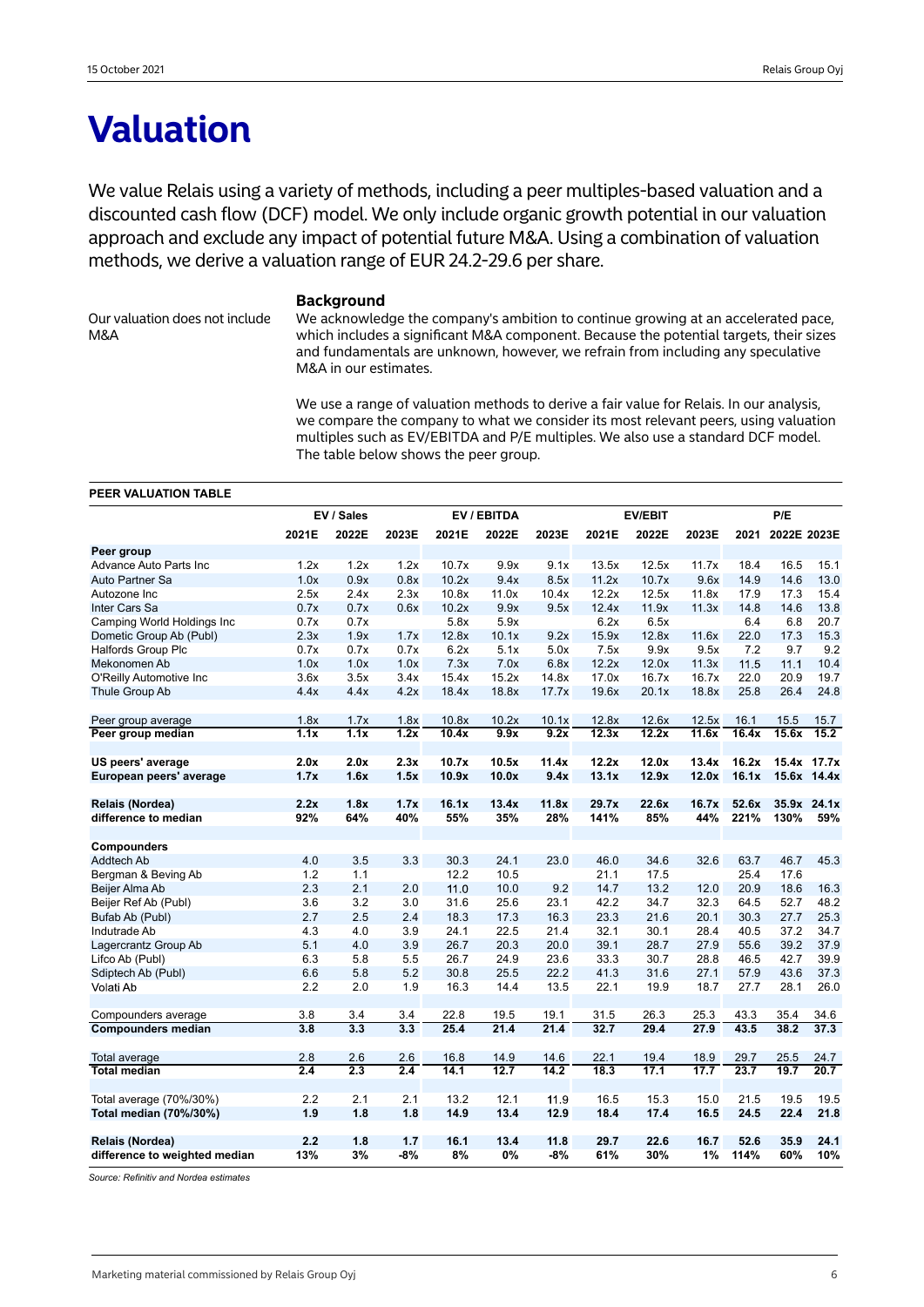## **EV/EBITDA-based valuation of EUR 24.6-30.0 per share**

Based on our EUR 41.2m EBITDA estimate for 2023 and an accepted valuation multiple range of 11.8-14.2x (midpoint: 13x), we arrive at a fair value range of EUR 24.6-30.0 per share for Relais. We believe that, in addition to auto part peers, one should look at Swedish compounders when valuing Relais. When using 70% weight for auto part peer group and 30% weight for compounder peer group, median EV/EBITDA would be 12.9x for 2023E.

#### **P/E-based valuation of EUR 26.0-31.8 per share**

Using EUR 1.65 amortisation-adjusted EPS estimates for 2023, we arrive at a fair value range of EUR 26.0-31.8 per share using P/E multiples of 15.8-19.3x (midpoint: 17.5x).

#### **DCF-based valuation of EUR 22.0-26.9 per share**

In our DCF model, we value Relais based on the current business, assuming no additional value-adding acquisitions. We also assume a sales CAGR of 10.0% for 2021-26, followed by a 2.5% CAGR in perpetuity, meaning that organic growth is roughly the same as the average rate of inflation. We also assume Relais will gradually improve its profitability level and maintain an adjusted EBIT margin of 14.5% in the long run. We use a 3% cost of debt in our DCF model, as the current level is unlikely to persist in the long term. We also assign a long-term equity weight of 50% in our DCF model.

| <b>WACC COMPONENTS</b>      |              |
|-----------------------------|--------------|
| <b>WACC components</b>      |              |
| Risk-free interest rate     | 2.0%         |
| Market risk premium         | 4.5%         |
| Forward looking asset beta  | nm           |
| Beta debt                   | 0.1          |
| Forward looking equity beta | $2.1 - 1.5$  |
| Cost of equity              | 11.5-8.9%    |
| Cost of debt                | 3.0%         |
| Tax-rate used in WACC       | 30%          |
| Equity weight               | 50%          |
| <b>WACC</b>                 | $6.8 - 5.5%$ |

| <b>DCF VALUATION</b>             |         |           |
|----------------------------------|---------|-----------|
| <b>DCF</b> value                 | Value   | Per share |
| <b>NPV FCFF</b>                  | 405-496 | 21.8-26.7 |
| (Net debt)                       | $-28$   | $-1.5$    |
| Market value of associates       | 0       | 0.0       |
| (Market value of minorities)     | ŋ       | 0.0       |
| Surplus values                   | 0       | 0.0       |
| (Market value preference shares) | ŋ       | 0.0       |
| Share based adjustments          | 0       | 0.0       |
| Other adjustments                | ŋ       | 0.0       |
| Time value                       | 33      | 1.8       |
| <b>DCF Value</b>                 | 409-500 | 22-26.9   |

*Source: Nordea estimates*

*Source: Nordea estimates*

| --------------                    |           |         |         |         |         |          |       |
|-----------------------------------|-----------|---------|---------|---------|---------|----------|-------|
| Averages and assumptions          | 2021-26   | 2027-31 | 2032-36 | 2037-41 | 2042-46 | 2047-51  | Sust. |
| Sales growth, CAGR                | 6.7%      | 2.5%    | 2.5%    | 2.5%    | 2.5%    | 2.5%     |       |
| EBIT-margin, excluding associates | 10.0%     | 13.5%   | 14.5%   | 14.5%   | 14.5%   | 2.0%     |       |
| Capex/depreciation, x             | 0.2       | 0.2     | 1.0     | 1.0     | 1.0     | 1.0      |       |
| Capex/sales                       | 0.8%      | $0.8\%$ | 0.8%    | 0.8%    | 0.8%    | 0.8%     |       |
| NWC/sales                         | 26%       | 26%     | 26%     | 26%     | 26%     | 26%      |       |
| FCFF, CAGR                        | $-194.0%$ | 5.5%    | 4.1%    | 2.5%    | 2.5%    | $-43.8%$ | 2.5%  |

*Source: Nordea estimates*

**DCF ASSUMPTIONS**

## **DCF valuation sensitivity**

To test the robustness of our base-case scenario, we perform a sensitivity analysis by varying our EBIT margin, sales growth and WACC assumptions. We note that the DCFderived fair value is especially sensitive to WACC assumptions, implying that changes in the company's risk profile could significantly impact the fair value assessment in either direction.

When we use sensitivities of  $\pm 0.5$  pp for WACC,  $\pm 0.5$  pp for sales growth and  $\pm 0.5$  for the EBIT margin, our DCF model gives us a value range of EUR 21.5-28.1 per share.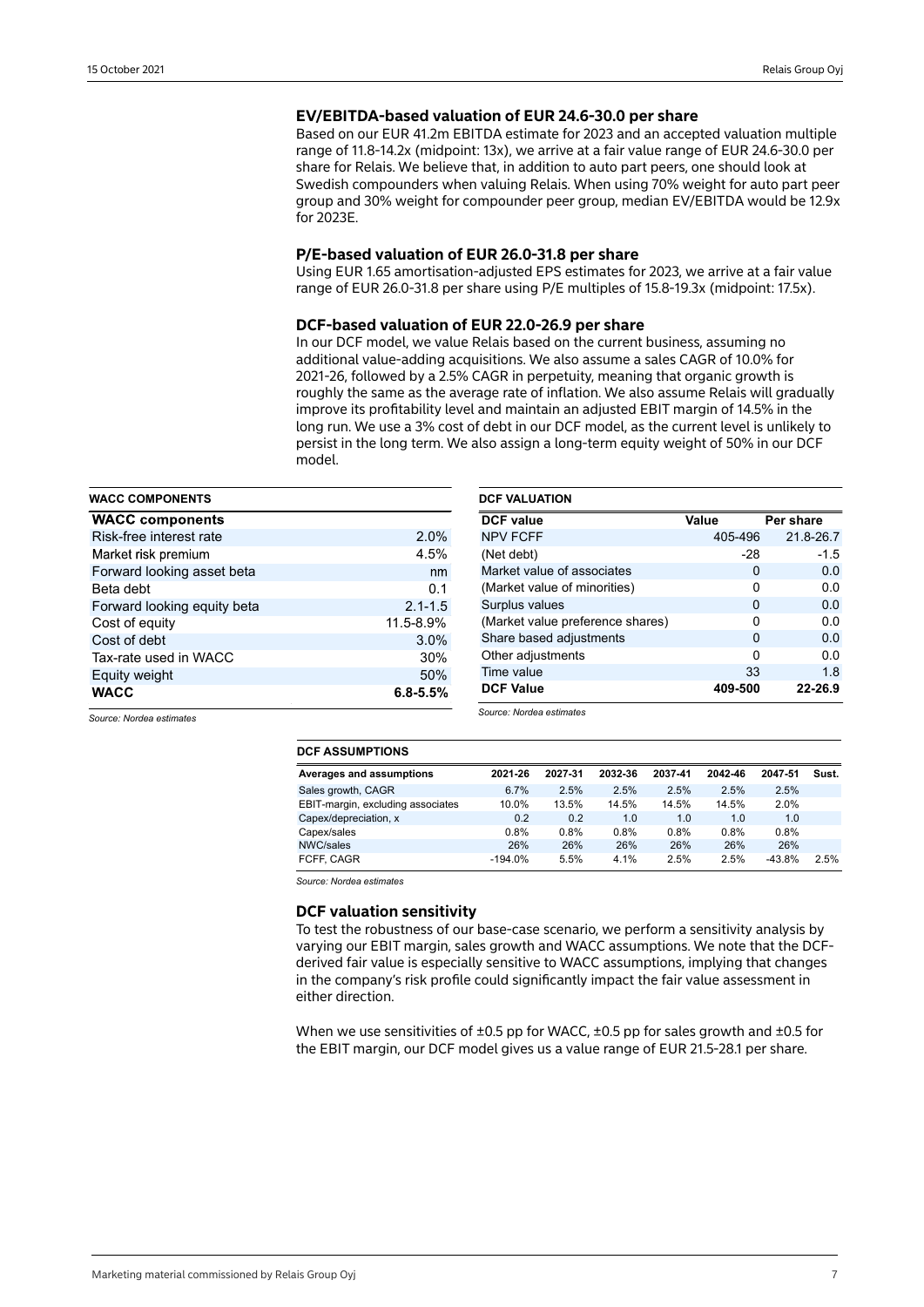| <b>SENSITIVITY OF OUR DCF MODEL (EUR/SHARE)</b> |           |          |           |                     |           |        |
|-------------------------------------------------|-----------|----------|-----------|---------------------|-----------|--------|
|                                                 |           |          |           | <b>WACC</b>         |           |        |
|                                                 |           | 5.1%     | 5.6%      | 6.1%                | 6.6%      | 7.1%   |
|                                                 | $+1.0pp$  | 32.7     | 29.6      | 27.0                | 24.8      | 22.8   |
| <b>EBIT margin</b>                              | $+0.5$ pp | 30.8     | 28.1      | 25.7                | 23.7      | 21.9   |
| change                                          |           | 29.0     | 26.5      | 24.4                | 22.6      | 21.0   |
|                                                 | $-0.5$ pp | 27.1     | 25.0      | 23.2                | 21.5      | 20.1   |
|                                                 | $-1.0pp$  | 25.2     | 23.5      | 21.9                | 20.5      | 19.1   |
|                                                 |           |          |           |                     |           |        |
|                                                 |           |          |           | <b>WACC</b>         |           |        |
|                                                 |           | 5.1%     | 5.6%      | 6.1%                | 6.6%      | 7.1%   |
|                                                 | $+1.0pp$  | 31.0     | 28.2      | 25.9                | 23.9      | 22.1   |
| Sales growth                                    | $+0.5$ pp | 29.9     | 27.4      | 25.2                | 23.2      | 21.5   |
| change                                          |           | 29.0     | 26.5      | 24.4                | 22.6      | 21.0   |
|                                                 | $-0.5$ pp | 28.0     | 25.7      | 23.8                | 22.0      | 20.4   |
|                                                 | $-1.0pp$  | 27.2     | 25.0      | 23.1                | 21.4      | 19.9   |
|                                                 |           |          |           |                     |           |        |
|                                                 |           |          |           | Sales growth change |           |        |
|                                                 |           | $-1.0pp$ | $-0.5$ pp |                     | $+0.5$ pp | +1.0pp |
|                                                 | $+1.0pp$  | 25.3     | 26.1      | 27.0                | 27.9      | 28.9   |
| <b>EBIT margin</b>                              | $+0.5$ pp | 24.2     | 24.9      | 25.7                | 26.5      | 27.4   |
| change                                          |           | 23.1     | 23.8      | 24.4                | 25.2      | 25.9   |
|                                                 | $-0.5$ pp | 22.0     | 22.6      | 23.2                | 23.8      | 24.4   |
|                                                 | $-1.0pp$  | 20.9     | 21.4      | 21.9                | 22.4      | 23.0   |
|                                                 |           |          |           |                     |           |        |

#### **SENSITIVITY OF OUR DCF MODEL (EUR/SHARE)**

*Source: Nordea estimates*

## **Valuation conclusion**

Assuming that Relais can deliver revenue growth and an operating profit margin in line with our expectations, we estimate a fair value range of EUR 24.2-29.6 per share based on our different valuation approaches. This valuation range is represented as the red lines in the chart below.

#### **VALUATION RANGE (EUR/SHARE)**



*Source: Nordea estimates*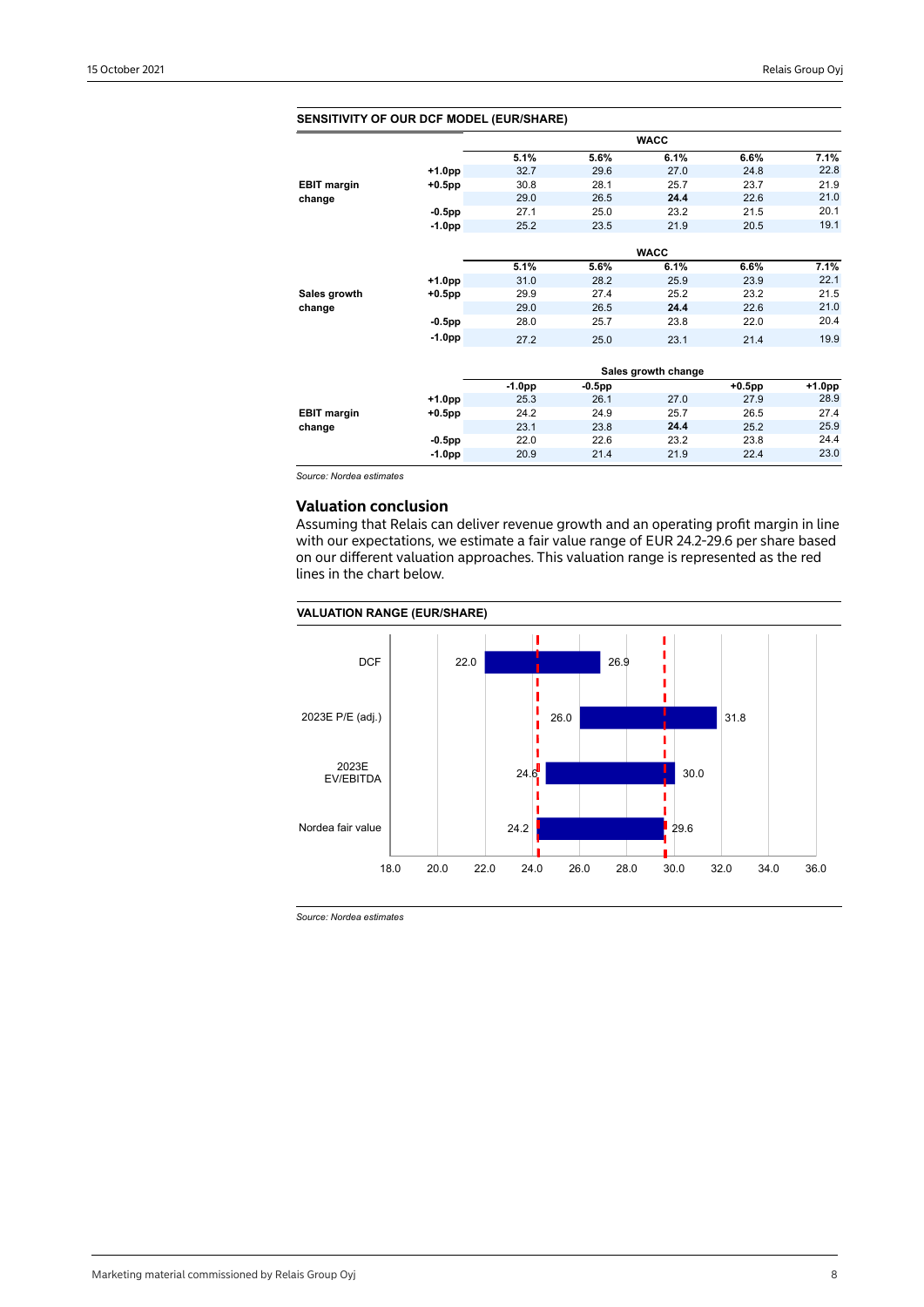# **Detailed estimates**

#### **DETAILED ESTIMATES**

| <b>EURm</b>                   | H1 19   | H <sub>2</sub> 19 | H1 20  | H <sub>2</sub> 20 |        | H1 21 H2 21E | 2017   | 2018   | 2019   | 2020   | 2021E   | 2022E   | 2023E   |
|-------------------------------|---------|-------------------|--------|-------------------|--------|--------------|--------|--------|--------|--------|---------|---------|---------|
| <b>Net sales</b>              | 38      | 61                | 59     | 70                | 106    | 126          | 60     | 72     | 99     | 129    | 231     | 274     | 288     |
| Sales growth                  | 12%     | 58%               | 56%    | 14.3%             | 79%    | 80%          | 3%     | 20%    | 37%    | 30%    | 79%     | 19%     | 5%      |
| of which organic              | 3%      | 1%                | 3%     | 3%                | 9%     | 8%           | $-1%$  | 10%    | 2%     | 3%     | 9%      | 5%      | 5%      |
| of which structural           | 9%      | 58%               | 54%    | 10%               | 67%    | 71%          | 3%     | 10%    | 36%    | 27%    | 69%     | 14%     | 0%      |
| Other operating income        | 0.2     | 0.3               | 0.4    | 0.6               | 1.6    | 0.4          | 0.2    | 0.4    | 0.5    | 1.0    | 2.0     | 0.4     | 0.4     |
| Materials and services        | $-25$   | $-41$             | $-39$  | $-45$             | $-63$  | $-73$        | $-40$  | $-48$  | $-66$  | $-84$  | $-136$  | $-153$  | $-160$  |
| <b>Gross profit</b>           | 12.4    | 20.7              | 20.3   | 24.7              | 42.9   | 52.3         | 20.9   | 24.3   | 33.1   | 45.0   | 95.2    | 121.2   | 127.8   |
| Gross margin %                | 32.8%   | 33.8%             | 34.5%  | 35.2%             | 40.7%  | 41.6%        | 34.6%  | 33.6%  | 33.4%  | 34.9%  | 41.2%   | 44.2%   | 44.4%   |
| Staff costs                   | $-5$    | $-7$              | -8     | -9                | $-21$  | $-23$        | -8     | $-10$  | $-12$  | $-17$  | $-43$   | $-58$   | $-61$   |
| Other operating costs         | $-3$    | $-5$              | $-5$   | $-5$              | $-11$  | $-12$        | $-5$   | $-6$   | $-8$   | $-10$  | $-22$   | $-26$   | $-26$   |
| <b>EBITDA</b>                 | 4.0     | 9.3               | 7.7    | 11.4              | 13.0   | 18.5         | 8.3    | 8.7    | 13.3   | 19.1   | 31.5    | 37.6    | 41.2    |
| EBITDA margin %               | 10.7%   | 15.2%             | 13.1%  | 16.3%             | 12.3%  | 14.7%        | 13.8%  | 12.1%  | 13.5%  | 14.8%  | 13.6%   | 13.7%   | 14.3%   |
| D&A                           | $-1.9$  | $-3.6$            | $-4.0$ | $-4.0$            | $-6.9$ | $-7.5$       | $-2.2$ | $-3.0$ | $-5.5$ | $-8.0$ | -14.4   | $-15.2$ | $-12.1$ |
| of which depreciations        | $-0.2$  | $-0.2$            | $-0.2$ | $-0.2$            | $-0.8$ | $-0.8$       | $-0.3$ | $-0.3$ | $-0.4$ | $-0.4$ | $-1.7$  | $-1.9$  | $-1.9$  |
| of which amortizations        | $-1.7$  | $-3.4$            | $-3.8$ | $-3.8$            | $-6.1$ | $-6.6$       | $-1.9$ | $-2.7$ | $-5.1$ | $-7.6$ | $-12.7$ | $-13.3$ | $-10.2$ |
| <b>EBITA</b>                  | 3.9     | 9.1               | 7.5    | 11.2              | 12.2   | 17.7         | 8.1    | 8.4    | 13.0   | 18.7   | 29.8    | 35.7    | 39.3    |
| <b>NRI</b>                    | 0.0     | 0.0               | 0.0    | 0.0               | 0.0    | 0.0          | 0.0    | 0.0    | 0.0    | 0.0    | 0.0     | 0.0     | 0.0     |
| Adj. EBITA                    | 3.9     | 9.1               | 7.5    | 11.2              | 12.2   | 17.7         | 8.1    | 8.4    | 13.0   | 18.7   | 29.8    | 35.7    | 39.3    |
| Adj. EBITA margin %           | 10.3%   | 14.9%             | 12.7%  | 16.0%             | 11.5%  | 14.1%        | 13.4%  | 11.6%  | 13.1%  | 14.5%  | 12.9%   | 13.0%   | 13.6%   |
| -growth y/y                   | 10%     | 87%               | 93%    | 23%               | 63%    | 57%          | $-21%$ | 4%     | 55%    | 44%    | 60%     | 19%     | 10%     |
| <b>EBITA Bridge</b>           |         |                   |        |                   |        |              |        |        |        |        | 11.1    | 5.8     | 3.6     |
| Organic                       |         |                   |        |                   |        |              |        |        |        |        | 4.3     | 4.8     | 5.5     |
| <b>FX</b>                     |         |                   |        |                   |        |              |        |        |        |        | 0.3     | 0.0     | 0.0     |
| Structural                    |         |                   |        |                   |        |              |        |        |        |        | 13.0    | 4.1     | 0.0     |
| Cost vs price                 |         |                   |        |                   |        |              |        |        |        |        | $-6.5$  | $-3.0$  | $-1.9$  |
| <b>EBIT</b>                   | 2.2     | 5.7               | 3.7    | 7.4               | 6.1    | 11.1         | 6.1    | 5.7    | 7.9    | 11.1   | 17.1    | 22.3    | 29.1    |
| EBIT margin %                 | 5.8%    | 9.3%              | 6.2%   | 10.6%             | 5.8%   | 8.8%         | 10.2%  | 7.9%   | 7.9%   | 8.6%   | 7.4%    | 8.1%    | 10.1%   |
| Net financials                | $-1.9$  | $-3.4$            | $-1.4$ | 0.7               | $-1.5$ | $-1.0$       | $-0.8$ | $-0.9$ | $-5.4$ | $-0.7$ | $-2.5$  | $-2.3$  | $-2.2$  |
| PTP                           | 0.2     | 2.3               | 2.3    | 8.1               | 4.5    | 10.1         | 5.3    | 4.8    | 2.5    | 10.4   | 14.6    | 20.0    | 26.8    |
| Tax                           | $-0.4$  | $-1.5$            | $-1.3$ | $-2.1$            | $-2.2$ | $-3.5$       | $-1.4$ | $-1.5$ | $-1.9$ | $-3.4$ | $-5.7$  | $-7.0$  | $-7.8$  |
| Minority interest             | $-0.1$  | $-0.1$            | 0.0    | 0.0               | 0.0    | $-0.1$       | $-0.1$ | $-0.2$ | $-0.2$ | $-0.1$ | $-0.1$  | $-0.2$  | 0.0     |
| Net profit for equity         | $-0.3$  | 0.7               | 0.9    | 6.0               | 2.3    | 6.5          | 3.8    | 3.1    | 0.4    | 6.9    | 8.7     | 12.8    | 19.1    |
| Net profit                    | $-0.2$  | 0.7               | 1.0    | 6.0               | 2.3    | 6.6          | 3.9    | 3.3    | 0.6    | 7.0    | 8.9     | 13.0    | 19.1    |
| EPS (undiluted)               | $-0.03$ | 0.05              | 0.06   | 0.36              | 0.13   | 0.36         | 0.44   | 0.36   | 0.03   | 0.41   | 0.49    | 0.72    | 1.08    |
| Adj. EPS (excl. amortization) | 0.32    | 0.41              | 0.29   | 0.58              | 0.47   | 0.73         | 0.66   | 0.67   | 0.75   | 0.87   | 1.21    | 1.48    | 1.65    |
| <b>DPS</b>                    |         |                   |        |                   |        |              |        |        | 0.10   | 0.30   | 0.40    | 0.45    | 0.50    |
|                               |         |                   |        |                   |        |              |        |        |        |        |         |         |         |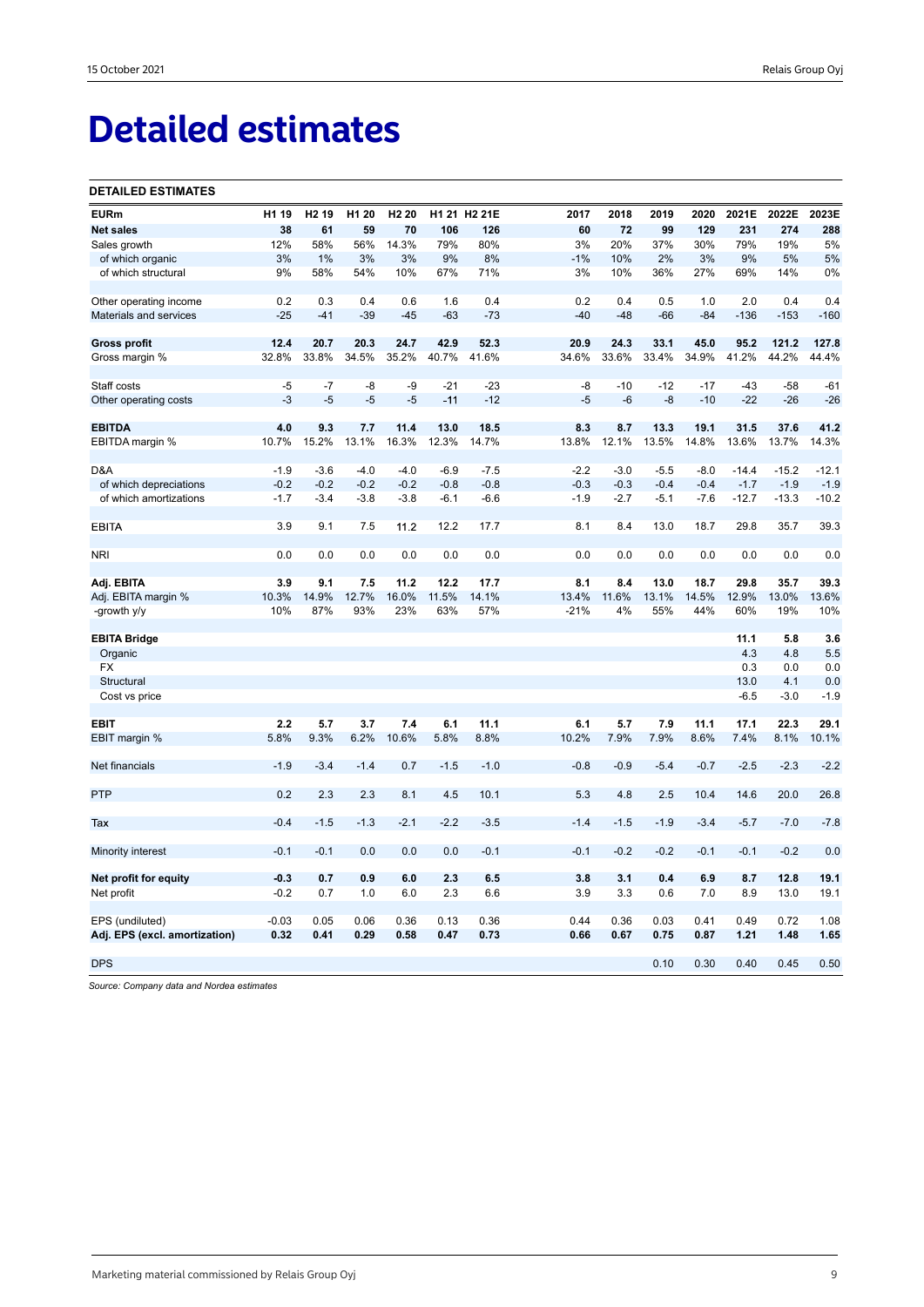## **Risk factors**

Below, we list the main risk factors we find relevant for Relais Group. The purpose of this is not to provide a comprehensive picture of all of the risks that the company may be subject to, but instead to highlight those that we find most relevant. The main risks we identify relate to the general economy in the Nordics, car spare parts sales and the vehicle service business. In addition, the current COVID-19 situation continues to create uncertainty regarding consumer behaviour.

A sluggish economy could negatively affect car service and spare parts sales

#### **General economy**

The car service industry is to some extent dependent on the general economy. In times of strong economic activity, people are more inclined to spend money on car service and upgrades. Typically, unemployment rates decrease at such times, which increases consumers' disposable income.

The outlook for Nordic economies has improved after the initial shock, while the final COVID-19 impact is not clear. If people start cutting back on car service spending and/ or postpone servicing their cars, Relais could see a negative impact on its sales and earnings. In addition, after recent acquisitions, Relais is more dependent on commercial vehicles and related services, which could be affected if economic activity deteriorates. However, recent additions to the service business should improve business predictability, with lower seasonality of the businesses.

## **Increasing competition**

We note that the car spare parts market is still very fragmented, and should other players take an active role in market consolidation this could hurt the sales prospects of Relais and also profitability if competitors became more aggressive on pricing.

## **Dependency on suppliers**

As Relais is importing its goods and not producing spare parts or equipment itself, the company could be seriously negatively affected if its suppliers are unable to deliver products as agreed or if the quality of products decreases significantly.

The coronavirus situation has caused supply-side problems and extra freight costs, while a prolonged situation might even hamper demand for Relais' spare parts and equipment.

### **Risks related to expansion**

Relais' ambitions to grow fast do not come without costs, investments and risks. M&A could increase costs temporarily, or more long-term in the worst case if acquisitions were to fail or integration was to be executed poorly. Hence it is important for the company to maintain good cost control and clear M&A execution plans so as not to hamper earnings.

## **Dependency on key employees**

Relais is very much dependent on the efforts of its management team and the board of directors. These key persons have substantial knowledge of running listed companies as well as broad sector knowledge. Should these people leave, it might take some time to find replacements, and should key employees join a competitor or start a competing business, this could significantly hamper Relais' business, leading to the loss of clients or even suppliers. In addition, as Relais does not fully integrate acquired companies, dependency on key employees is high. Should Relais fail to incentivise employees in acquired companies, it may have a direct impact on sales and earnings.

### **Financial position**

Relais has high growth ambitions and hence we do not rule out the need for additional equity to support future M&A activity. An equity issue could dilute the current shareholders' ownership.

Competitors consolidating the market could hamper Relais' growth prospects

Disturbances by suppliers may affect product availability

If not executed well, high M&A activity may increase costs

Key employees leaving could lead to the loss of clients

A share issue could dilute current shareholders' ownership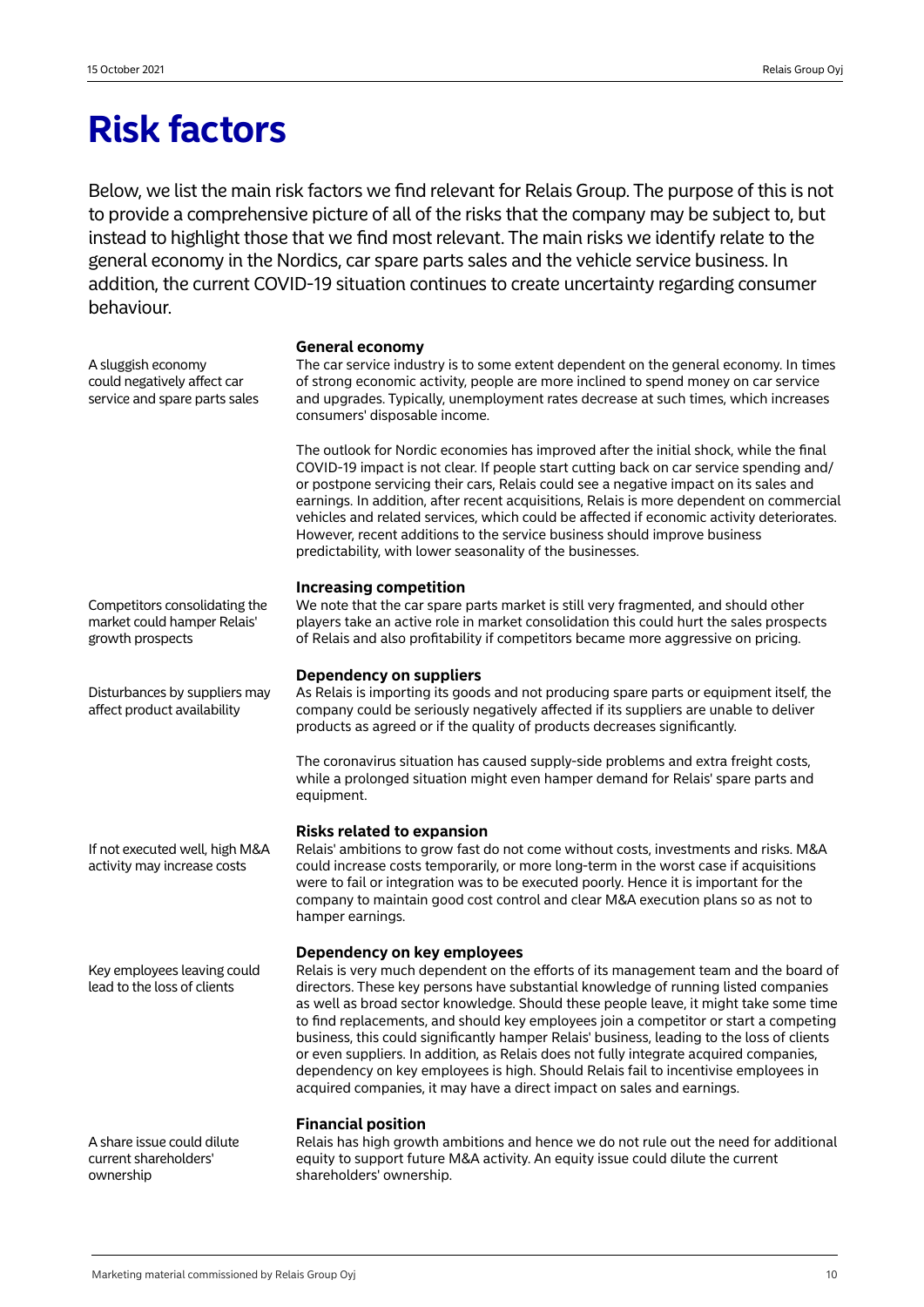Significant writedown of goodwill could worsen the financial position

## **Substantial amount of intangible assets**

Due to M&A, Relais has accumulated a significant amount of goodwill on its balance sheet and should a future test (in case the company switches to IFRS accounting standards) show a significant decline in the value of goodwill, it could have a huge impact on the balance sheet and earnings. A weakening balance sheet could limit the possibility of new financing and hence have a negative impact on future M&A and business operations.

## **IT systems**

Relais is dependent on its IT systems and any disruption to these could affect the company's daily business and reputation or even increase its costs. Also, a slow adaption to new technology could leave Relais in a disadvantageous position versus its competitors.

Crucial IT system failures or slow adaption to new technology can put Relais in a disadvantageous position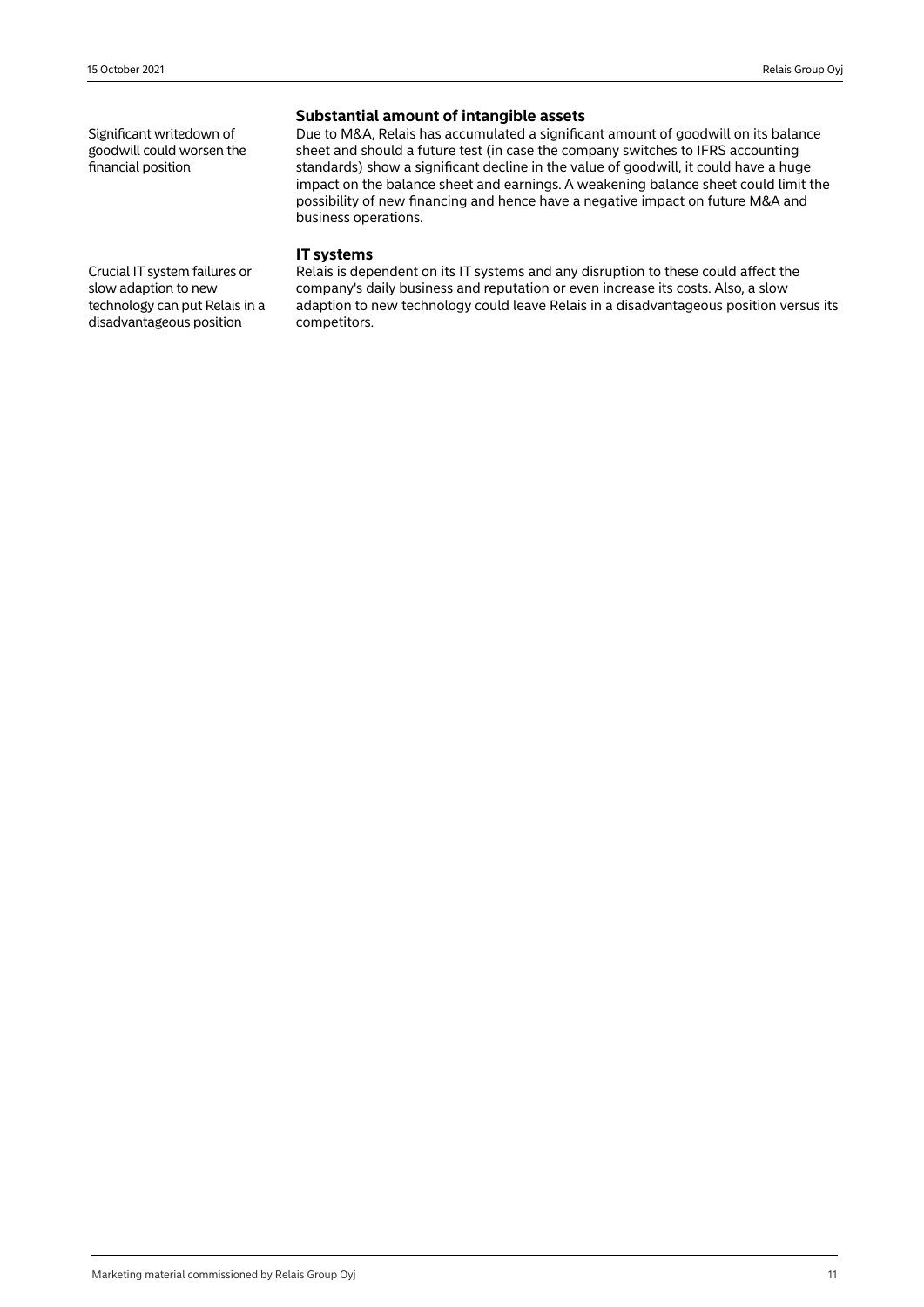# **Reported numbers and forecasts**

| <b>INCOME STATEMENT</b>                         |                            |              |                  |                |                |                |                            |                |                |                     |                     |
|-------------------------------------------------|----------------------------|--------------|------------------|----------------|----------------|----------------|----------------------------|----------------|----------------|---------------------|---------------------|
| <b>EURm</b>                                     | 2013                       | 2014         | 2015             | 2016           | 2017           | 2018           | 2019                       | 2020           | 2021E          | 2022E               | 2023E               |
| <b>Total revenue</b>                            | 32                         | 42           | 54               | 59             | 60             | 72             | 99                         | 129            | 231            | 274                 | 288                 |
| Revenue growth                                  | 3.2%                       | 31.3%        | 28.6%            | 9.1%           | 2.6%           | 19.9%          | 36.6%                      | 30.3%          | 79.4%          | 18.6%               | 5.0%                |
| of which organic                                | 4.4%                       | 7.0%         | 8.8%             | 9.5%           | $-0.8%$        | 9.5%           | 2.0%                       | 3.0%           | 8.5%           | 5.0%                | 5.0%                |
| of which FX                                     | 0.0%                       | 0.0%         | 0.0%             | 0.0%           | 0.0%           | $0.0\%$        | $-1.1%$                    | 0.7%           | 1.4%           | 0.0%                | 0.0%                |
| <b>EBITDA</b>                                   | 0                          | 0            | 0                | 9              | 8              | 9              | 13                         | 19             | 32             | 38                  | 41                  |
| Depreciation and impairments PPE                | $\mathbf 0$                | 0            | 0                | 0              | 0              | 0              | 0                          | 0              | $-2$           | $-2$                | $-2$                |
| of which leased assets                          | $\mathbf 0$                | 0            | $\bf 0$          | $\pmb{0}$      | 0              | $\pmb{0}$      | $\mathbf 0$                | $\mathbf 0$    | $\bf 0$        | $\mathbf 0$         | $\mathbf 0$         |
| <b>EBITA</b>                                    | 0                          | 0            | 0                | 9              | 8              | 8              | 13                         | 19             | 30             | 36                  | 39                  |
| Amortisation and impairments                    | $\mathbf 0$                | 0            | $\mathbf 0$      | $-2$           | $-2$           | $-3$           | $-5$                       | -8             | $-13$          | -13                 | $-10$               |
| EBIT                                            | n.a.                       | n.a.         | n.a.             | 7              | 6              | 6              | 8                          | 11             | 17             | 22                  | 29                  |
| of which associates                             | $\mathbf 0$<br>$\mathbf 0$ | 0            | 0                | 0              | 0              | $\bf 0$        | $\mathbf 0$<br>$\mathbf 0$ | $\mathbf 0$    | $\mathbf 0$    | $\mathbf 0$         | $\mathbf 0$         |
| Associates excluded from EBIT<br>Net financials | $\mathbf 0$                | 0<br>0       | 0<br>$\mathbf 0$ | 0<br>$-1$      | 0<br>$-1$      | 0<br>$-1$      | $-5$                       | 0<br>$-1$      | 0<br>$-3$      | $\mathbf 0$<br>$-2$ | $\mathbf 0$<br>$-2$ |
| of which lease interest                         | $\mathbf 0$                | 0            | 0                | 0              | $\mathbf 0$    | 0              | $\mathbf 0$                | $\mathbf 0$    | 0              | $\mathbf 0$         | $\mathbf 0$         |
| Changes in value, net                           | $\mathbf 0$                | 0            | $\mathbf 0$      | $-2$           | 0              | $\pmb{0}$      | $\mathbf 0$                | $\mathbf 0$    | 0              | $\mathbf 0$         | $\mathbf 0$         |
| Pre-tax profit                                  | 0                          | 0            | 0                | 4              | 5              | 5              | 2                          | 10             | 15             | 20                  | 27                  |
| Reported taxes                                  | $\mathbf 0$                | 0            | $\mathbf 0$      | $-1$           | $-1$           | $-2$           | $-2$                       | -3             | -6             | -7                  | $-8$                |
| Net profit from continued operations            | 0                          | 0            | 0                | 3              | 4              | 3              | 1                          | $\overline{7}$ | 9              | 13                  | 19                  |
| Discontinued operations                         | $\mathbf 0$                | 0            | $\overline{0}$   | $\mathbf 0$    | $\overline{0}$ | $\mathbf 0$    | $\overline{0}$             | $\mathbf{0}$   | 0              | $\mathbf{0}$        | $\mathbf 0$         |
| <b>Minority interests</b>                       | $\mathbf 0$                | 0            | 0                | $-1$           | 0              | 0              | $\mathbf 0$                | 0              | 0              | 0                   | $\mathbf 0$         |
| Net profit to equity                            | $\mathbf{0}$               | 0            | 0                | $\overline{2}$ | 4              | 3              | $\overline{0}$             | 7              | 9              | 13                  | 19                  |
| EPS, EUR                                        | n.a.                       | n.a.         | n.a.             | 0.22           | 0.42           | 0.34           | 0.03                       | 0.39           | 0.47           | 0.68                | 1.02                |
| DPS, EUR                                        | 0.00                       | 0.00         | 0.00             | 0.00           | 0.00           | 0.00           | 0.10                       | 0.30           | 0.40           | 0.45                | 0.50                |
| of which ordinary                               | 0.00                       | 0.00         | 0.00             | 0.00           | 0.00           | 0.00           | 0.10                       | 0.30           | 0.40           | 0.45                | 0.50                |
| of which extraordinary                          | 0.00                       | 0.00         | 0.00             | 0.00           | 0.00           | 0.00           | 0.00                       | 0.00           | 0.00           | 0.00                | 0.00                |
|                                                 |                            |              |                  |                |                |                |                            |                |                |                     |                     |
| Profit margin in percent<br><b>EBITDA</b>       | 0.0%                       | 0.0%         | 0.0%             | 15.2%          | 13.8%          | 12.1%          | 13.5%                      | 14.8%          | 13.6%          | 13.7%               | 14.3%               |
| <b>EBITA</b>                                    | 0.0%                       | 0.0%         | 0.0%             | 14.5%          | 13.4%          | 11.6%          | 13.1%                      | 14.5%          | 12.9%          | 13.0%               | 13.6%               |
| EBIT                                            | n.a.                       | n.a.         | n.a.             | 11.6%          | 10.2%          | 7.9%           | 7.9%                       | 8.6%           | 7.4%           | 8.1%                | 10.1%               |
|                                                 |                            |              |                  |                |                |                |                            |                |                |                     |                     |
| Adjusted earnings                               |                            |              |                  |                |                |                |                            |                |                |                     |                     |
| EBITDA (adj)                                    | $\mathbf 0$                | 0            | $\mathbf 0$      | 11             | 8              | $9\,$          | 13                         | 19             | 32             | 38                  | 41                  |
| EBITA (adj)                                     | $\mathbf 0$                | 0            | 0                | 10             | 8              | 8              | 13                         | 19             | 30             | 36                  | 39                  |
| EBIT (adj)                                      | $\mathbf{0}$               | 0            | $\mathbf 0$      | 8              | 6              | $6\phantom{1}$ | 8                          | 11             | 17             | 22                  | 29                  |
| EPS (adj, EUR)                                  | n.a.                       | n.a.         | n.a.             | 0.40           | 0.42           | 0.34           | 0.29                       | 0.39           | 0.47           | 0.68                | 1.02                |
| Adjusted profit margins in percent              |                            |              |                  |                |                |                |                            |                |                |                     |                     |
| EBITDA (adj)                                    | 0.0%                       | 0.0%         | 0.0%             | 18.0%          | 13.8%          | 12.1%          | 13.5%                      | 14.8%          | 13.6%          | 13.7%               | 14.3%               |
| EBITA (adj)                                     | 0.0%                       | 0.0%         | 0.0%             | 17.3%          | 13.4%          | 11.6%          | 13.1%                      | 14.5%          | 12.9%          | 13.0%               | 13.6%               |
| EBIT (adj)                                      | 0.0%                       | 0.0%         | 0.0%             | 14.4%          | 10.2%          | 7.9%           | 7.9%                       | 8.6%           | 7.4%           | 8.1%                | 10.1%               |
|                                                 |                            |              |                  |                |                |                |                            |                |                |                     |                     |
| <b>Performance metrics</b>                      |                            |              |                  |                |                |                |                            |                |                |                     |                     |
| CAGR last 5 years                               |                            |              |                  |                |                |                |                            |                |                |                     |                     |
| Net revenue<br><b>EBITDA</b>                    | n.a.                       | n.a.         | 17.6%            | 16.0%          | 14.3%          | 17.8%          | 18.7%                      | 19.0%          | 31.5%          | 35.3%<br>35.1%      | 31.8%<br>36.4%      |
| <b>EBIT</b>                                     | n.m.                       | n.m.         | n.m.             | n.m.           | n.m.           | n.m.           | n.m.                       | n.m.           | 28.6%<br>20.2% | 29.4%               | 38.4%               |
| <b>EPS</b>                                      | n.a.<br>n.a.               | n.a.<br>n.a. | n.a.<br>n.a.     | n.a.<br>n.a.   | n.a.<br>n.a.   | n.a.<br>n.a.   | n.a.<br>n.a.               | n.a.<br>n.a.   | 16.4%          | 10.4%               | 24.4%               |
| <b>DPS</b>                                      | n.m.                       | n.m.         | n.m.             | n.m.           | n.m.           | n.m.           | n.m.                       | n.m.           | n.m.           | n.m.                | n.m.                |
| Average last 5 years                            |                            |              |                  |                |                |                |                            |                |                |                     |                     |
| Average EBIT margin                             | n.a.                       | n.a.         | n.a.             | n.a.           | n.a.           | n.a.           | n.a.                       | 9.0%           | 8.1%           | 8.0%                | 8.6%                |
| Average EBITDA margin                           | n.a.                       | 0.0%         | 0.0%             | 4.1%           | 7.0%           | 9.0%           | 11.4%                      | 13.9%          | 13.7%          | 13.7%               | 14.0%               |
| <b>VALUATION RATIOS - ADJUSTED EARNINGS</b>     |                            |              |                  |                |                |                |                            |                |                |                     |                     |
| <b>EURm</b>                                     | 2013                       | 2014         | 2015             | 2016           | 2017           | 2018           | 2019                       | 2020           | 2021E          | 2022E               | 2023E               |
| $P/E$ (adj)                                     | n.a.                       | n.a.         | n.a.             | n.a.           | n.a.           | n.a.           | 28.0                       | 37.9           | 54.3           | 37.0                | 24.9                |
| EV/EBITDA (adj)                                 | n.a.                       | n.a.         | n.a.             | n.a.           | n.a.           | n.a.           | 10.2                       | 15.3           | 17.5           | 14.5                | 12.8                |
| EV/EBITA (adj)                                  | n.a.                       | n.a.         | n.a.             | n.a.           | n.a.           | n.a.           | 10.5                       | 15.6           | 18.5           | 15.3                | 13.4                |
| EV/EBIT (adj)                                   | n.a.                       | n.a.         | n.a.             | n.a.           | n.a.           | n.a.           | 17.3                       | 26.3           | 32.1           | 24.4                | 18.1                |
| <b>VALUATION RATIOS - REPORTED EARNINGS</b>     |                            |              |                  |                |                |                |                            |                |                |                     |                     |
| <b>EURm</b>                                     | 2013                       | 2014         | 2015             | 2016           | 2017           | 2018           | 2019                       | 2020           | 2021E          | 2022E               | 2023E               |
| P/E                                             | n.a.                       | n.a.         | n.a.             | n.a.           | n.a.           | n.a.           | n.m.                       | 37.9           | 54.3           | 37.0                | 24.9                |
| EV/Sales                                        | n.a.                       | n.a.         | n.a.             | n.a.           | n.a.           | n.a.           | 1.37                       | 2.26           | 2.38           | 1.99                | 1.83                |
| EV/EBITDA                                       | n.a.                       | n.a.         | n.a.             | n.a.           | n.a.           | n.a.           | 10.2                       | 15.3           | 17.5           | 14.5                | 12.8                |
| EV/EBITA                                        | n.a.                       | n.a.         | n.a.             | n.a.           | n.a.           | n.a.           | 10.5                       | 15.6           | 18.5           | 15.3                | 13.4                |
| EV/EBIT                                         | n.a.                       | n.a.         | n.a.             | n.a.           | n.a.           | n.a.           | 17.3                       | 26.3           | 32.1           | 24.4                | 18.1                |
| Dividend yield (ord.)                           | n.a.                       | n.a.         | n.a.             | n.a.           | n.a.           | n.a.           | 1.2%                       | 2.0%           | 1.6%           | 1.8%                | 2.0%                |
| FCF yield                                       | n.a.                       | n.a.         | n.a.             | n.a.           | n.a.           | n.a.           | $-61.8%$                   | 2.9%           | $-10.1%$       | 2.7%                | 5.4%                |
| FCF Yield bef A&D, lease adj                    | n.a.                       | n.a.         | n.a.             | n.a.           | n.a.           | n.a.           | 1.4%                       | 6.1%           | 1.3%           | 3.2%                | 5.4%                |
| Payout ratio                                    | n.a.                       | n.a.         | n.a.             | $0.0\%$        | $0.0\%$        | 0.0%           | 319.0%                     | 77.4%          | 85.9%          | 65.9%               | 49.2%               |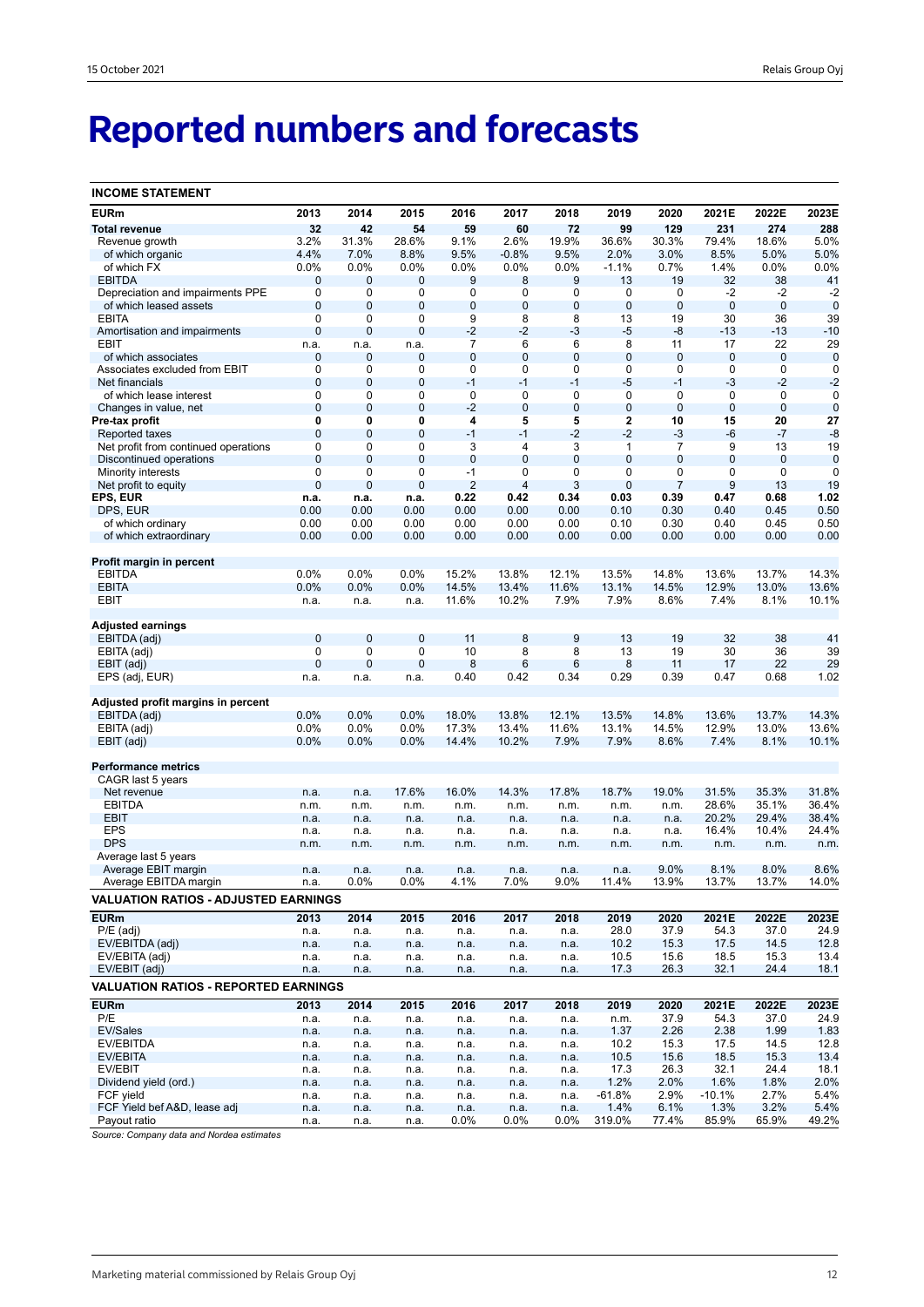## **BALANCE SHEET**

| <b>EURm</b>                                     | 2013                       | 2014                     | 2015                       | 2016                | 2017                | 2018                | 2019                             | 2020                | 2021E              | 2022E             | 2023E             |
|-------------------------------------------------|----------------------------|--------------------------|----------------------------|---------------------|---------------------|---------------------|----------------------------------|---------------------|--------------------|-------------------|-------------------|
| Intangible assets                               | $\overline{0}$             | $\overline{0}$           | 0                          | 5                   | $\overline{7}$      | 5                   | 54                               | 59                  | 92                 | 81                | 71                |
| of which R&D                                    | 0                          | $\mathbf 0$              | 0                          | 0                   | 0                   | 0                   | $\mathbf 0$                      | 0                   | 0                  | $\mathbf 0$       | $\mathbf 0$       |
| of which other intangibles                      | $\mathbf 0$                | $\mathbf{0}$             | $\overline{0}$             | $\overline{0}$      | $\overline{0}$      | $\overline{0}$      | $\mathbf{1}$                     | $\overline{0}$      | 3                  | 3                 | 3                 |
| of which goodwill                               | 0                          | 0                        | $\mathbf 0$                | 5                   | 7                   | 5                   | 54                               | 58                  | 88                 | 77                | 67                |
| Tangible assets                                 | $\overline{0}$             | $\mathbf{0}$             | $\overline{0}$             | 1                   | $\mathbf{1}$        | $\mathbf{1}$        | $\mathbf{1}$                     | $\mathbf{1}$        | 8                  | 9                 | 9                 |
| of which leased assets                          | $\overline{0}$             | $\overline{0}$           | $\overline{0}$             | $\overline{0}$      | $\overline{0}$      | 0                   | 0                                | $\overline{0}$      | 0                  | $\overline{0}$    | $\overline{0}$    |
| Shares associates                               | $\overline{0}$             | $\overline{0}$           | $\overline{0}$             | $\overline{0}$      | $\overline{0}$      | $\overline{0}$      | $\overline{0}$                   | $\overline{0}$      | $\overline{0}$     | $\overline{0}$    | $\overline{0}$    |
| Interest bearing assets                         | $\overline{0}$             | 0                        | $\mathbf 0$                | $\overline{0}$      | 0                   | $\overline{0}$      | 0                                | $\overline{0}$      | 0                  | 0                 | $\mathbf 0$       |
| Deferred tax assets                             | $\overline{0}$             | $\overline{0}$           | $\overline{0}$             | $\overline{0}$      | $\overline{0}$      | $\overline{0}$      | $\overline{0}$                   | $\overline{0}$      | $\overline{0}$     | $\overline{0}$    | $\overline{0}$    |
| Other non-IB non-current assets                 | 0                          | 0                        | 0                          | 0                   | 0                   | 0                   | 0                                | 0                   | 0                  | 0                 | $\mathbf 0$       |
| Other non-current assets                        | $\overline{0}$             | $\Omega$                 | $\overline{0}$             | $\overline{0}$      | $\overline{0}$      | $\overline{0}$      | $\overline{0}$                   | $\overline{0}$      | $\overline{0}$     | $\overline{0}$    | $\overline{0}$    |
| Total non-current assets                        | 0                          | $\mathbf 0$              | 0                          | 5                   | 8                   | 6                   | 55                               | 59                  | 101                | 90                | 80                |
| Inventory                                       | $\overline{0}$             | $\Omega$                 | $\overline{0}$             | 26                  | 27                  | 29                  | 43                               | 44                  | 71                 | 84                | 88                |
| Accounts receivable                             | $\overline{0}$             | 0                        | $\overline{0}$             | 5                   | 8                   | 8                   | 12                               | 13                  | 16                 | 19                | 20                |
| Short-term leased assets                        | $\overline{0}$             | $\overline{0}$           | $\overline{0}$             | $\overline{0}$      | $\overline{0}$      | $\overline{0}$      | $\overline{0}$                   | $\overline{0}$      | $\overline{0}$     | $\overline{0}$    | $\overline{0}$    |
| Other current assets                            | $\overline{0}$             | $\Omega$                 | $\overline{0}$             | $\overline{3}$      | 1                   | $\overline{2}$      | $\overline{3}$                   | $\overline{3}$      | 5                  | 6                 | 6                 |
| Cash and bank                                   | $\overline{0}$             | $\overline{0}$           | $\overline{0}$             | $\overline{1}$      | $\overline{2}$      | $\overline{2}$      | 30                               | 35                  | 8                  | $\overline{4}$    | 6                 |
| Total current assets                            | 0                          | 0                        | $\Omega$                   | 35                  | 37                  | 42                  | 88                               | 95                  | 100                | 113               | 120               |
| Assets held for sale                            | $\mathbf 0$                | $\overline{0}$           | n.a.                       | n.a.                | n.a.                | n.a.                | n.a.                             | n.a.                | n.a.               | n.a.              | n.a.              |
| Total assets                                    | $\mathbf{0}$               | 0                        | 0                          | 40                  | 45                  | 48                  | 143                              | 154                 | 200                | 202               | 200               |
| Shareholders equity                             | $\Omega$                   | $\Omega$                 | $\Omega$                   | 6                   | 11                  | 17                  | 64                               | 72                  | 81                 | 87                | 98                |
| Of which preferred stocks                       | $\overline{0}$             | $\overline{0}$           | $\overline{0}$             | $\overline{0}$      | $\overline{0}$      | $\overline{0}$      | $\overline{0}$                   | $\overline{0}$      | $\mathbf 0$        | $\mathbf 0$       | $\mathbf 0$       |
| Of which equity part of hybrid debt             | $\overline{0}$             | $\Omega$                 | 0                          | 0                   | 0                   | 0                   | 0                                | $\overline{0}$      | 0                  | $\mathbf 0$       | $\mathbf 0$       |
| Minority interest                               | $\overline{0}$             | $\overline{0}$           | $\overline{0}$             | 3                   | 3                   | $\mathbf{1}$        | $\overline{0}$                   | $\overline{0}$      | $\mathbf{1}$       | $\mathbf{1}$      | $\overline{1}$    |
| <b>Total Equity</b>                             | $\mathbf 0$                | 0                        | $\mathbf 0$                | 9                   | 14                  | 17                  | 64                               | 72                  | 82                 | 88                | 99                |
| Deferred tax                                    | $\overline{0}$             | $\mathbf 0$              | $\overline{0}$             | $\overline{0}$      | $\overline{0}$      | $\overline{0}$      | $\overline{2}$                   | 3                   | 3                  | 3                 | 3                 |
| Long term interest bearing debt                 | $\mathbf 0$                | 0                        | $\mathbf 0$                | 15                  | 11                  | 14                  | 59                               | 58                  | 78                 | 68                | 53                |
| Pension provisions                              | $\overline{0}$             | $\overline{0}$           | $\overline{0}$             | $\overline{0}$      | $\overline{0}$      | $\overline{0}$      | $\overline{0}$                   | $\overline{0}$      | $\Omega$           | $\mathbf{0}$      | $\overline{0}$    |
| Other long-term provisions                      | $\mathbf 0$                | 0                        | $\Omega$                   | 0                   | $\Omega$            | $\mathbf 0$         | 0                                | $\mathbf 0$         | $\Omega$           | $\mathbf 0$       | $\Omega$          |
| Other long-term liabilities                     | $\overline{0}$             | $\overline{0}$           | $\overline{0}$             | 3                   | $\overline{0}$      | $\overline{2}$      | $\overline{0}$                   | $\overline{0}$      | $\mathbf{0}$       | $\overline{0}$    | $\mathbf 0$       |
| Non-current lease debt                          | $\overline{0}$             | 0                        | $\overline{0}$             | 0                   | $\Omega$            | 0                   | $\Omega$                         | $\Omega$            | $\Omega$           | $\Omega$          | $\mathbf 0$       |
| Convertible debt                                | $\overline{0}$             | $\overline{0}$           | $\overline{0}$             | $\overline{0}$      | $\overline{0}$      | $\overline{0}$      | $\overline{0}$                   | $\overline{0}$      | $\overline{0}$     | $\overline{0}$    | $\mathbf 0$       |
| Shareholder debt                                | $\mathbf 0$                | $\mathbf 0$              | $\mathbf 0$                | 0                   | $\mathbf 0$         | 0                   | 0                                | $\mathbf 0$         | 0                  | 0                 | $\mathbf 0$       |
| Hybrid debt                                     | $\overline{0}$             | $\overline{0}$           | $\overline{0}$<br>$\Omega$ | $\overline{0}$      | $\overline{0}$      | $\overline{0}$      | $\overline{0}$                   | $\overline{0}$      | $\overline{0}$     | $\overline{0}$    | $\overline{0}$    |
| Total non-current liabilities                   | $\mathbf 0$                | 0                        |                            | 18                  | 12                  | 16                  | 62                               | 61                  | 81                 | 71                | 56                |
| Short-term provisions                           | $\mathbf 0$<br>$\mathbf 0$ | $\mathbf{0}$<br>$\Omega$ | $\overline{0}$             | $\mathbf 0$         | $\overline{0}$<br>4 | $\bf 0$             | $\overline{0}$<br>$\overline{7}$ | $\mathbf 0$         | $\bf 0$            | $\mathbf 0$<br>22 | $\mathbf 0$       |
| Accounts payable                                | $\overline{0}$             | $\overline{0}$           | 0<br>$\overline{0}$        | 3<br>$\overline{0}$ | $\overline{0}$      | 4<br>$\overline{0}$ | $\overline{0}$                   | 9<br>$\overline{0}$ | 19                 | $\overline{0}$    | 23                |
| Current lease debt<br>Other current liabilities | $\mathbf 0$                | 0                        | $\mathbf 0$                | 3                   | 4                   | 5                   | 6                                | 8                   | $\mathbf{0}$<br>14 | 16                | $\mathbf 0$<br>17 |
| Short term interest bearing debt                | $\overline{0}$             | $\overline{0}$           | $\overline{0}$             | 8                   | 12                  | 6                   | 5                                | 5                   | 5                  | 5                 | 5                 |
| <b>Total current liabilities</b>                | $\overline{0}$             | $\overline{0}$           | $\overline{0}$             | 14                  | 19                  | 15                  | 18                               | 21                  | 37                 | 43                | 45                |
| Liabilities for assets held for sale            | $\overline{0}$             | $\overline{0}$           | $\overline{0}$             | $\overline{0}$      | $\overline{0}$      | $\overline{0}$      | $\overline{0}$                   | $\overline{0}$      | 0                  | $\overline{0}$    | $\Omega$          |
| Total liabilities and equity                    | 0                          | 0                        | 0                          | 40                  | 45                  | 48                  | 143                              | 155                 | 200                | 202               | 200               |
| <b>Balance sheet and debt metrics</b>           |                            |                          |                            |                     |                     |                     |                                  |                     |                    |                   |                   |
| Net debt                                        | $\overline{0}$             | $\mathbf 0$              | $\overline{0}$             | 22                  | 22                  | 18                  | 35                               | 28                  | 75                 | 69                | 52                |
| of which lease debt                             | $\mathbf 0$                | $\Omega$                 | $\mathbf 0$                | 0                   | $\mathbf 0$         | 0                   | 0                                | 0                   | 0                  | 0                 | 0                 |
|                                                 | $\overline{0}$             | $\mathbf{0}$             | $\overline{0}$             | 28                  | 28                  | 31                  | 46                               | 44                  | 60                 | 71                | 74                |
| Working capital<br>Invested capital             | $\mathbf 0$                | $\Omega$                 | $\mathbf 0$                | 34                  | 36                  | 37                  | 101                              | 103                 | 160                | 160               | 154               |
| Capital employed                                | $\overline{0}$             | $\overline{0}$           | $\overline{0}$             | 32                  | 37                  | 37                  | 128                              | 135                 | 165                | 161               | 157               |
| <b>ROE</b>                                      | n.m.                       | n.m.                     | n.m.                       | 64.1%               | 44.7%               | 22.7%               | 1.0%                             | 10.2%               | 11.4%              | 15.2%             | 20.6%             |
| <b>ROIC</b>                                     | n.m.                       | n.m.                     | n.m.                       | 35.3%               | 12.4%               | 11.1%               | 8.0%                             | 7.6%                | 9.1%               | 9.7%              | 13.0%             |
| ROCE                                            | n.m.                       | n.m.                     | n.m.                       | 53.4%               | 17.9%               | 15.7%               | 9.6%                             | 10.1%               | 11.8%              | 14.1%             | 18.7%             |
|                                                 |                            |                          |                            |                     |                     |                     |                                  |                     |                    |                   |                   |
| Net debt/EBITDA                                 | n.m.                       | n.m.                     | n.m.                       | 2.5                 | 2.6                 | 2.0                 | 2.6                              | 1.5                 | 2.4                | 1.9               | 1.3               |
| Interest coverage                               | n.a.                       | n.a.                     | n.a.                       | n.m.                | n.m.                | n.m.                | n.m.                             | n.m.                | n.m.               | n.m.              | n.m.              |
| Equity ratio                                    | n.m.                       | n.m.                     | n.m.                       | 15.2%               | 23.8%               | 34.7%               | 44.5%                            | 46.5%               | 40.6%              | 43.1%             | 49.1%             |
| Net gearing<br>$1.11 - 1.1$                     | n.m.                       | n.m.                     | n.m.                       | 244.3%              | 152.2%              | 102.0%              | 54.3%                            | 39.1%               | 91.9%              | 79.1%             | 52.5%             |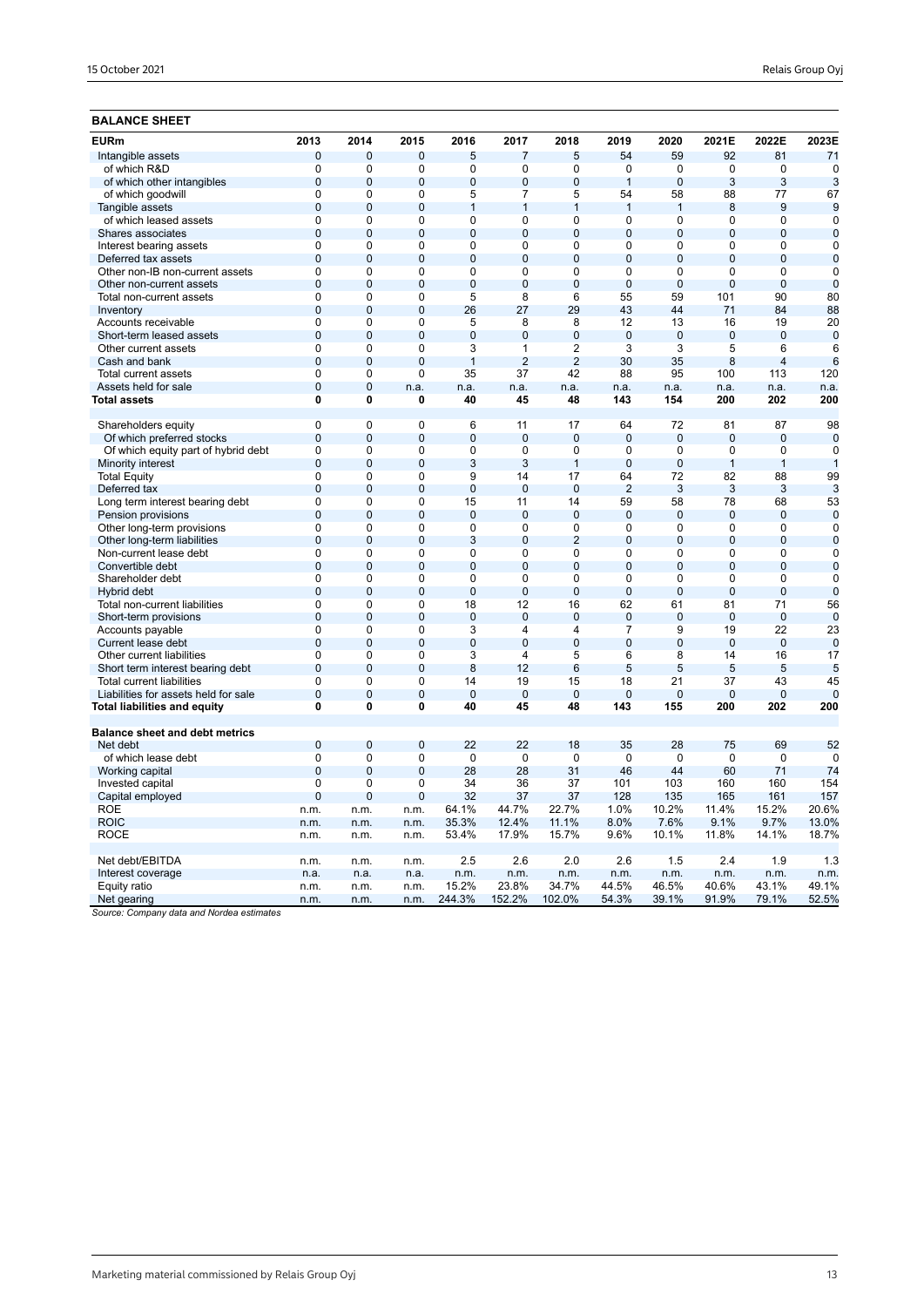## **CASH FLOW STATEMENT**

| <b>EURm</b>                         | 2013           | 2014           | 2015         | 2016           | 2017           | 2018           | 2019           | 2020           | 2021E          | 2022E          | 2023E          |
|-------------------------------------|----------------|----------------|--------------|----------------|----------------|----------------|----------------|----------------|----------------|----------------|----------------|
| <b>EBITDA (adj) for associates</b>  | 0              | 0              | 0            | 9              | 8              | 9              | 13             | 19             | 32             | 38             | 41             |
| Paid taxes                          | $\Omega$       | 0              | $\Omega$     | 0              | $\Omega$       | $-2$           | $-2$           | $-3$           | $-6$           | $-7$           | $-8$           |
| Net financials                      | $\mathbf{0}$   | $\mathbf{0}$   | $\mathbf{0}$ | $\overline{0}$ | $\mathbf{0}$   | $-1$           | $-6$           | $-1$           | $-3$           | $-2$           | $-2$           |
| Change in provisions                | $\mathbf 0$    | 0              | 0            | 0              | 0              | 0              | $\Omega$       | 0              | 0              | 0              | 0              |
| Change in other LT non-IB           | $\overline{0}$ | $\Omega$       | $\mathbf{0}$ | 3              | $-3$           | $\overline{2}$ | $-2$           | $\mathbf{0}$   | $\overline{0}$ | $\overline{0}$ | $\bf{0}$       |
| Cash flow to/from associates        | $\Omega$       | 0              | $\Omega$     | 0              | $\Omega$       | $\mathbf 0$    | $\Omega$       | $\Omega$       | $\Omega$       | $\Omega$       | 0              |
| Dividends paid to minorities        | $\overline{0}$ | $\overline{0}$ | $\mathbf{0}$ | $\overline{0}$ | $\mathbf{0}$   | $\mathbf 0$    | $\overline{0}$ | $\overline{0}$ | $\Omega$       | 0              | $\overline{0}$ |
| Other adj to reconcile to cash flow | $\Omega$       | $\Omega$       | $\Omega$     | $-11$          | -6             | $-2$           | 1              | $\Omega$       | $\Omega$       | $\Omega$       | $\Omega$       |
| <b>Funds from operations (FFO)</b>  | $\bf{0}$       | 0              | $\bf{0}$     | 0              | $\mathbf 0$    | 6              | 5              | 15             | 23             | 28             | 31             |
| Change in NWC                       | $\Omega$       | 0              | 0            | 0              | 0              | $-2$           | $-3$           | 1              | $-16$          | $-11$          | $-4$           |
| Cash flow from operations (CFO)     | $\bf{0}$       | $\bf{0}$       | $\bf{0}$     | 0              | $\mathbf 0$    | 3              | $\overline{2}$ | 16             | 8              | 17             | 28             |
| Capital expenditure                 | $\Omega$       | 0              | $\Omega$     | 0              | $\Omega$       | $\Omega$       | $\Omega$       | $\Omega$       | $-2$           | $-2$           | $-2$           |
| Free cash flow before A&D           | $\bf{0}$       | $\mathbf{0}$   | 0            | 0              | $\mathbf 0$    | 3              | 1              | 16             | 6              | 15             | 25             |
| Proceeds from sale of assets        | $\Omega$       | $\Omega$       | $\Omega$     | 0              | $\Omega$       | 0              | 1              | 1              | $\Omega$       | 0              | $\mathbf 0$    |
| Acquisitions                        | $\Omega$       | $\overline{0}$ | $\mathbf{0}$ | $\overline{0}$ | $\overline{0}$ | $-1$           | $-65$          | $-9$           | $-54$          | $-2$           | $\overline{0}$ |
| Free cash flow                      | $\Omega$       | $\Omega$       | $\Omega$     | 0              | 0              | 2              | $-63$          | 8              | $-48$          | 13             | 25             |
| Free cash flow bef A&D, lease adj   | $\Omega$       | $\Omega$       | $\mathbf{0}$ | $\overline{0}$ | $\overline{0}$ | 3              | $\overline{1}$ | 16             | 6              | 15             | 25             |
|                                     |                |                |              |                |                |                |                |                |                |                |                |
| Dividends paid                      | $\mathbf 0$    | $\overline{0}$ | $\mathbf{0}$ | 0              | $\mathbf 0$    | $\mathbf 0$    | $\overline{0}$ | $-2$           | $-5$           | $-7$           | $-8$           |
| Equity issues / buybacks            | $\mathbf 0$    | $\Omega$       | 0            | 0              | $\mathbf 0$    | 0              | 44             | $\Omega$       | 1              | $\Omega$       | $\Omega$       |
| Net change in debt                  | $\mathbf{0}$   | $\mathbf{0}$   | $\mathbf{0}$ | 0              | $\mathbf{0}$   | $\overline{0}$ | 42             | $-1$           | 20             | $-10$          | $-15$          |
| Other financing adjustments         | $\mathbf 0$    | 0              | $\Omega$     | 0              | $\mathbf 0$    | 0              | 0              | 0              | $\Omega$       | 0              | $\Omega$       |
| Other non-cash adjustments          | $\mathbf 0$    | $\overline{0}$ | $\mathbf{0}$ | $\mathbf{1}$   | $\overline{1}$ | $-2$           | $\overline{4}$ | $\mathbf 0$    | 5              | $\mathbf{0}$   | $\mathbf 0$    |
| Change in cash                      | $\Omega$       | $\Omega$       | $\Omega$     | 1              | 1              | 1              | 27             | 5              | $-27$          | $-4$           | $\overline{2}$ |
|                                     |                |                |              |                |                |                |                |                |                |                |                |
| <b>Cash flow metrics</b>            |                |                |              |                |                |                |                |                |                |                |                |
| Capex/D&A                           | n.m.           | n.m.           | n.m.         | 0.0%           | 0.0%           | 6.9%           | 7.3%           | 0.0%           | 10.4%          | 13.6%          | 18.0%          |
| Capex/Sales                         | 0.0%           | 0.0%           | 0.0%         | 0.0%           | 0.0%           | 0.3%           | 0.4%           | 0.0%           | 0.6%           | 0.8%           | 0.8%           |
|                                     |                |                |              |                |                |                |                |                |                |                |                |
| Key information                     |                |                |              |                |                |                |                |                |                |                |                |
| Share price year end (/current)     | n.a.           | n.a.           | n.a.         | n.a.           | n.a.           | n.a.           | 8              | 15             | 25             | 25             | 25             |
| Market cap.                         | n.a.           | n.a.           | n.a.         | n.a.           | n.a.           | n.a.           | 101            | 263            | 475            | 475            | 475            |
| Enterprise value                    | n.a.           | n.a.           | n.a.         | n.a.           | n.a.           | n.a.           | 136            | 292            | 551            | 545            | 528            |
| Diluted no. of shares, year-end (m) | 0.0            | 0.0            | 0.0          | 9.1            | 9.1            | 9.1            | 12.3           | 17.9           | 18.8           | 18.8           | 18.8           |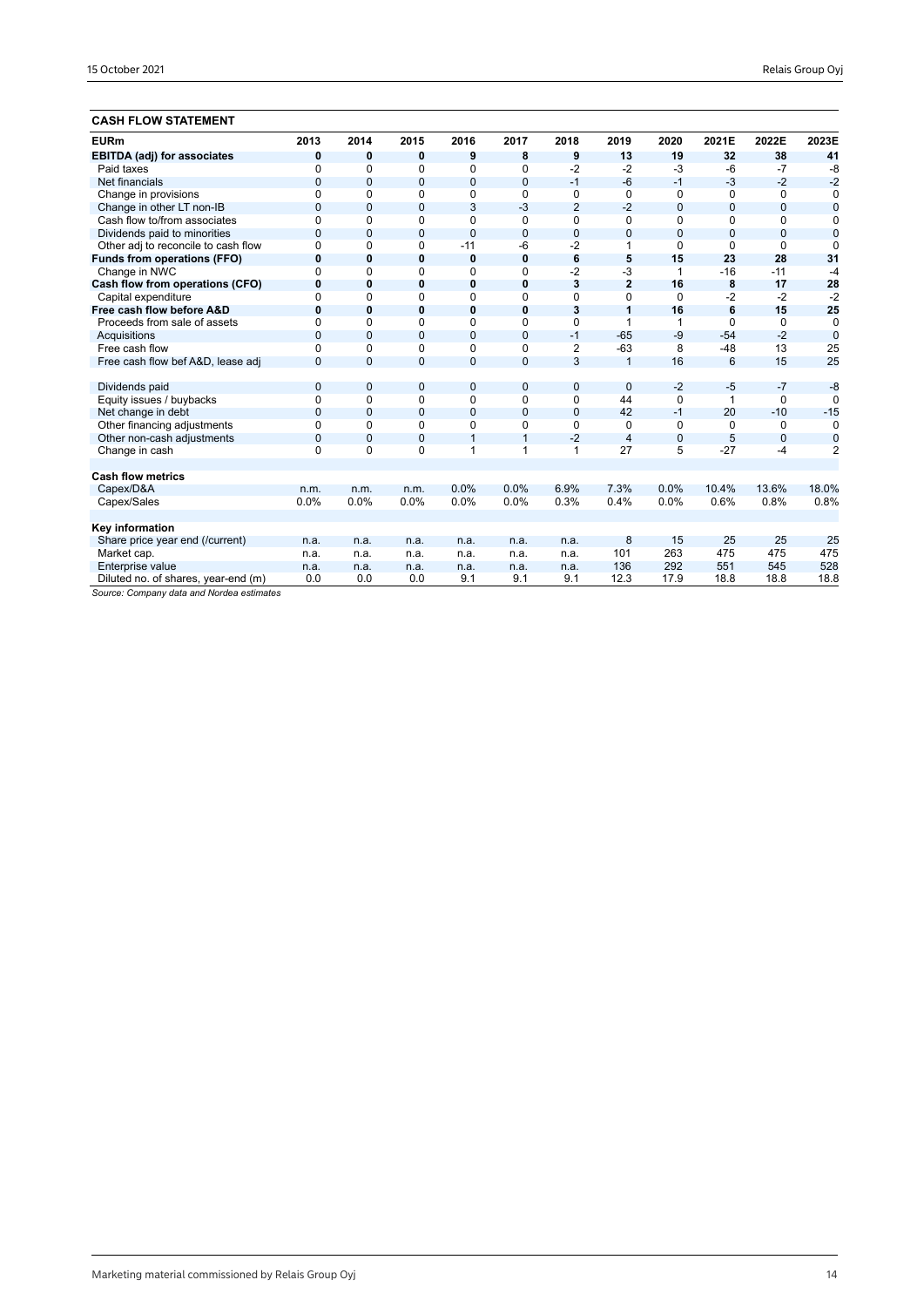## **Disclaimer and legal disclosures**

**Origin of the report**<br>This publication or report originates from: Nordea Bank Abp, including its branches Nordea Danmark, Filial af Nordea Bank Abp, Mordea Bank Abp, filial i Norge and<br>Nordea Bank Abp, filial i Sverige (t

Nordea Bank Abp is supervised by the European Central Bank and the Finnish Financial Supervisory Authority and the branches are supervised by the European Central<br>Bank and the Finnish Financial Supervisory Authority and th

#### **Content of report**

This report has been prepared solely by Nordea Markets or Equity Sales & Research.

Opinions or suggestions from Nordea Markets credit and equity research may deviate from one another or from opinions presented by other departments in Nordea. This may typically be the result of differing time horizons, methodologies, contexts or other factors.

The information provided herein is not intended to constitute and does not constitute investment advice nor is the information intended as an offer or solicitation for the purchase or sale of any financial instrument. The information contained herein has no regard to the specific investment objectives, the financial situation or particular needs of any particular recipient. Relevant and specific professional advice should always be obtained before making any investment or credit decision

Opinions or ratings are based on one or more methods of valuation, for instance cash flow analysis, use of multiples, behavioural technical analyses of underlying market movements in combination with considerations of the market situation and the time horizon. Key assumptions of forecasts or ratings in research cited or reproduced appear<br>in the research material from the named sources. The subsequent versions of the report, provided that the relevant company/issuer is treated anew in such later versions of the report.

#### **Validity of the report**

All opinions and estimates in this report are, regardless of source, given in good faith, and may only be valid as of the stated date of this report and are subject to change without notice.

#### **No individual investment or tax advice**

The report is intended only to provide general and preliminary information to investors and shall not be construed as the basis for any investment decision. This report has<br>been prepared by Nordea Markets or Equity Sales & into account the individual investor's particular financial situation, existing holdings or liabilities, investment knowledge and experience, investment objective and horizon or<br>risk profile and preferences. The investor m The investor bears the risk of losses in connection with an investment.

Before acting on any information in this report, it is recommendable to consult (without being limited to) one's financial, legal, tax, accounting, or regulatory advisor in any relevant jurisdiction.

The information contained in this report does not constitute advice on the tax consequences of making any particular investment decision. Each investor shall make his/her own appraisal of the tax and other financial merits of his/her investment.

#### **Sources**

This report may be based on or contain information, such as opinions, estimates and valuations which emanate from: Nordea Markets' or Equity Sales & Research analysts or representatives, publicly available information, information from other units of Nordea, or other named sources.

To the extent this publication or report is based on or contain information emanating from other sources ("Other Sources") than Nordea Markets or Equity Sales & Research<br>("External Information"), Nordea Markets or Equity S Nordea nor any other person, do guarantee the accuracy, adequacy or completeness of the External Information.

#### **Limitation of liability**

Nordea or other associated and affiliated companies assume no liability as regards to any investment, divestment or retention decision taken by the investor on the basis of<br>this report. In no event will Nordea or other ass whether being considered as foreseeable or not) resulting from the information in this report.

#### **Risk information**

The risk of investing in certain financial instruments, including those mentioned in this report, is generally high, as their market value is exposed to a lot of different factors<br>such as the operational and financial cond exchange rates, shifts in market sentiments etc. Where an investment or security is denominated in a different currency to the investor's currency of reference, changes in<br>rates of exchange may have an adverse effect on th Estimates of future performance are based on assumptions that may not be realized. When investing in individual shares, the investor may lose all or part of the investments.

#### **Conflicts of interest**

Readers of this document should note that Nordea Markets or Equity Sales & Research has received remuneration from the company mentioned in this document for the<br>production of the report. The remuneration is not dependent

Nordea, affiliates or staff in Nordea, may perform services for, solicit business from, hold long or short positions in, or otherwise be interested in the investments (including derivatives) of any company mentioned in the report.

To limit possible conflicts of interest and counter the abuse of inside knowledge, the analysts of Nordea Markets and Equity Sales & Research are subject to internal rules on sound ethical conduct, the management of inside information, handling of unpublished research material, contact with other units of Nordea and personal account dealing.<br>The internal rules have been prepared in accordance w individual analyst remuneration. Nordea and the branches are members of national stockbrokers' associations in each of the countries in which Nordea has head offices.<br>Internal rules have been developed in accordance with r Conflict of Interest Policy, which may be viewed at www.nordea.com/mifid.

#### **Distribution restrictions**

The securities referred to in this report may not be eligible for sale in some jurisdictions. This report is not intended for, and must not be distributed to private customers in the UK or the US or to customers in any other jurisdiction where restrictions may apply.

This publication or report may be distributed in the UK to institutional investors by Nordea Bank Abp London Branch of 6th Floor, 5 Aldermanbury Square, London, EC2V 7AZ, which is under supervision of the European Central Bank, Finanssivalvonta (Financial Supervisory Authority) in Finland and subject to limited regulation by the Financial<br>Conduct Authority and Prudential Regulation Aut Regulation Authority are available from us on request.

Nordea Bank Abp ("Nordea") research is not "globally branded" research. Nordea research reports are intended for distribution in the United States solely to "major U.S. institutional investors," as defined in Rule 15a-6 under the Securities Exchange Act of 1934. Any transactions in securities discussed within the research reports will be<br>chaperoned by Nordea Securities LLC ("Nordea Securi research content determinations without any input from Nordea Securities.

The research analyst(s) named on this report are not registered/qualified as research analysts with FINRA. Such research analyst(s) are also not registered with Nordea<br>Securities and therefore may not be subject to FINRA R trading securities held by a research analyst account.

This report may not be mechanically duplicated, photocopied or otherwise reproduced, in full or in part, under applicable copyright laws.